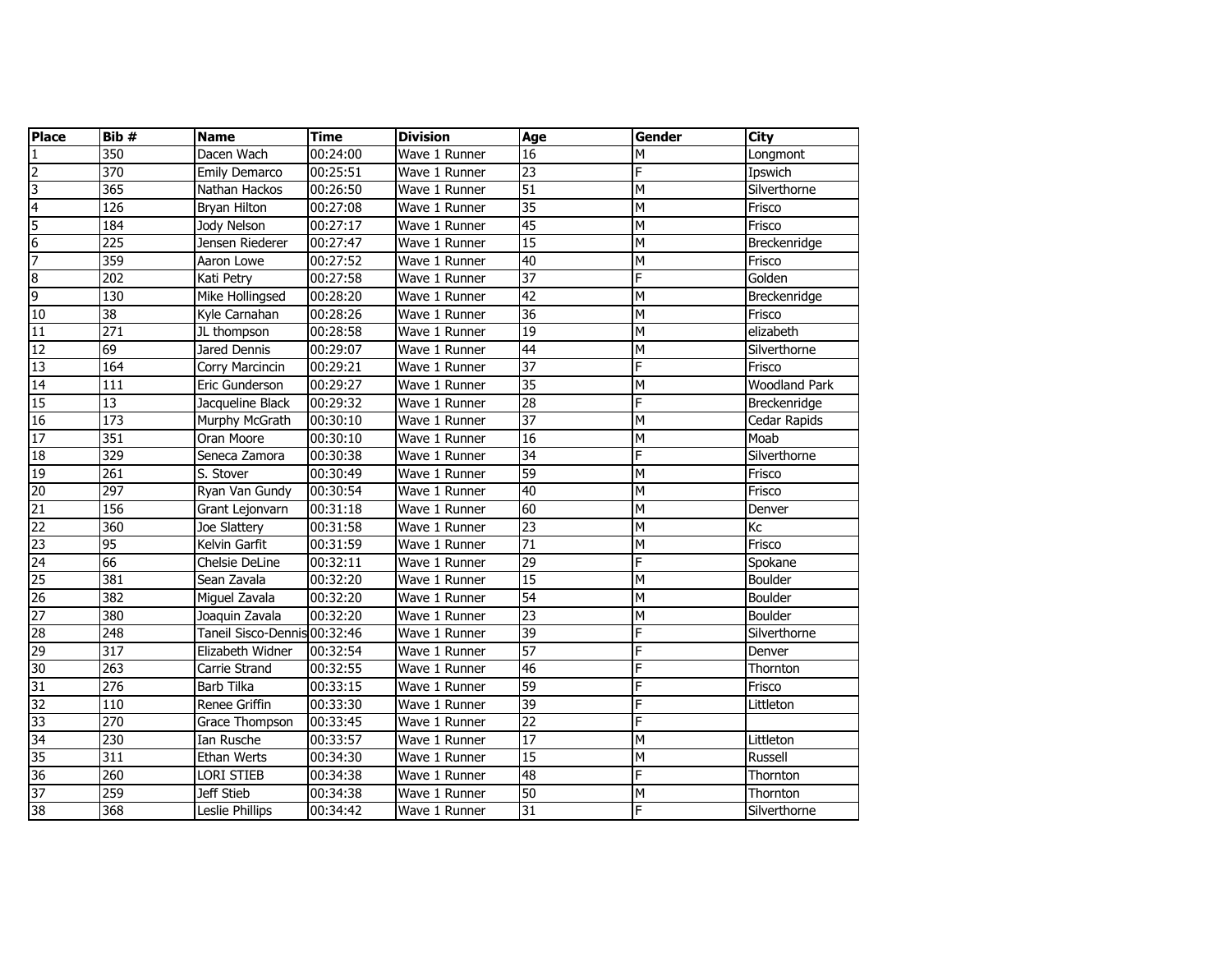| 39              | 369              | Carissa Weliver      | 00:34:44 | Wave 1 Runner | $\overline{26}$ | F | Silverthorne      |
|-----------------|------------------|----------------------|----------|---------------|-----------------|---|-------------------|
| $\overline{40}$ | 367              | Shelby Stableford    | 00:34:45 | Wave 1 Runner | $\overline{28}$ | F | Silverthorne      |
| 41              | 140              | Thomas Jamison       | 00:34:48 | Wave 1 Runner | $\overline{54}$ | M | Littleton         |
| 42              | 231              | Cassandra Rusche     | 00:34:50 | Wave 1 Runner | 39              | F | Littleton         |
| 43              | 131              | Caryn Honig          | 00:35:08 | Wave 1 Runner | $\overline{57}$ | F | Houston           |
| 44              | 219              | <b>Barb Rahmlow</b>  | 00:35:49 | Wave 1 Runner | 49              | F | Suamico           |
| 45              | 251              | Carling Spelhaug     | 00:35:50 | Wave 1 Runner | $\overline{36}$ | F | Carbondale        |
| 46              | 313              | Sydney Westgard      | 00:35:52 | Wave 1 Runner | $\overline{22}$ | F | Golden            |
| 47              | 174              | Hugh Mcgregor        | 00:35:59 | Wave 1 Runner | $\overline{70}$ | M | Frisco            |
| 48              | 272              | <b>Will Thompson</b> | 00:36:38 | Wave 1 Runner | $\overline{23}$ | M | Morrison          |
| 49              | 363              | Tom Oconnor          | 00:36:38 | Wave 1 Runner | 54              | M | Littleton         |
| 50              | 82               | Mahlon Dysart        | 00:36:40 | Wave 1 Runner | $\overline{33}$ | F | Dillon            |
| 51              | 352              | Liam Knowles         | 00:37:02 | Wave 1 Runner | 16              | M | Moab              |
| 52              | $\overline{293}$ | cohen troge          | 00:37:08 | Wave 1 Runner | $\overline{12}$ | M | Frisco            |
| 53              | 172              | Emily McGrath        | 00:37:19 | Wave 1 Runner | $\overline{35}$ | F | Cedar Rapids      |
| 54              | 295              | Sam troge            | 00:37:21 | Wave 1 Runner | 43              | M | Frisco            |
| 55              | 267              | Hamilton Sutton      | 00:37:31 | Wave 1 Runner | $\overline{28}$ | M | Castle Rock       |
| 56              | 88               | Adrianna Farnen      | 00:37:50 | Wave 1 Runner | 28              | F | Edwards           |
| 57              | 320              | James Williams       | 00:38:20 | Wave 1 Runner | $\overline{71}$ | M | Evergreen         |
| 58              | $\overline{46}$  | Michelle Chapman     | 00:38:21 | Wave 1 Runner | $\overline{53}$ | F | Colorado Springs  |
| 59              | 47               | Neil Chapman         | 00:38:21 | Wave 1 Runner | 54              | M | Colorado Springs  |
| 60              | 195              | Pamela Paling        | 00:38:37 | Wave 1 Runner | $\overline{54}$ | F | Frisco            |
| 61              | 109              | Ryan Griffin         | 00:38:49 | Wave 1 Runner | $\overline{11}$ | M | Littleton         |
| 62              | 228              | Mandy Rubin          | 00:38:56 | Wave 1 Runner | $\overline{36}$ | F | Denver            |
| 63              | 324              | Doug Wojcik          | 00:40:03 | Wave 1 Runner | $\overline{55}$ | M | McLean            |
| 64              | 83               | Jason Eaves          | 00:40:04 | Wave 1 Runner | 40              | M | Frisco            |
| 65              | $\overline{262}$ | <b>Ben Strand</b>    | 00:40:08 | Wave 1 Runner | $\overline{47}$ | M | Thornton          |
| 66              | 96               | Kristi Garner        | 00:40:30 | Wave 1 Runner | $\overline{53}$ | F | Greenwood Village |
| 67              | 80               | Sheila Ducello       | 00:40:38 | Wave 1 Runner | 65              | F | Aurora            |
| 68              | 227              | Liz Roberts          | 00:40:40 | Wave 1 Runner | $\overline{41}$ | F | Frisco            |
| 69              | 185              | Adam Neustaedter     | 00:40:41 | Wave 1 Runner | $\overline{43}$ | M | Frisco            |
| 70              | 281              | Michael Todd         | 00:41:25 | Wave 1 Runner | 52              | M | Colorado Springs  |
| 71              | 137              | Laura Humen          | 00:41:27 | Wave 1 Runner | $\overline{33}$ | F | Frisco            |
| 72              | 116              | KIm Haege            | 00:41:44 | Wave 1 Runner | $\overline{60}$ | F | Frisco            |
| $\overline{73}$ | 143              | amy King             | 00:41:48 | Wave 1 Runner | 43              | F | Colorado Springs  |
| 74              | $\overline{312}$ | Kelley Werts         | 00:43:57 | Wave 1 Runner | 48              | M | Russell           |
| 75              | 300              | Mya Vigil            | 00:44:10 | Wave 1 Runner | 14              | F | Denver            |
| 76              | 197              | Leila Panossian      | 00:44:23 | Wave 1 Runner | 33              | F | Colorado Springs  |
| 77              | 198              | Nadia Panossian      | 00:44:23 | Wave 1 Runner | 28              | F | Denver            |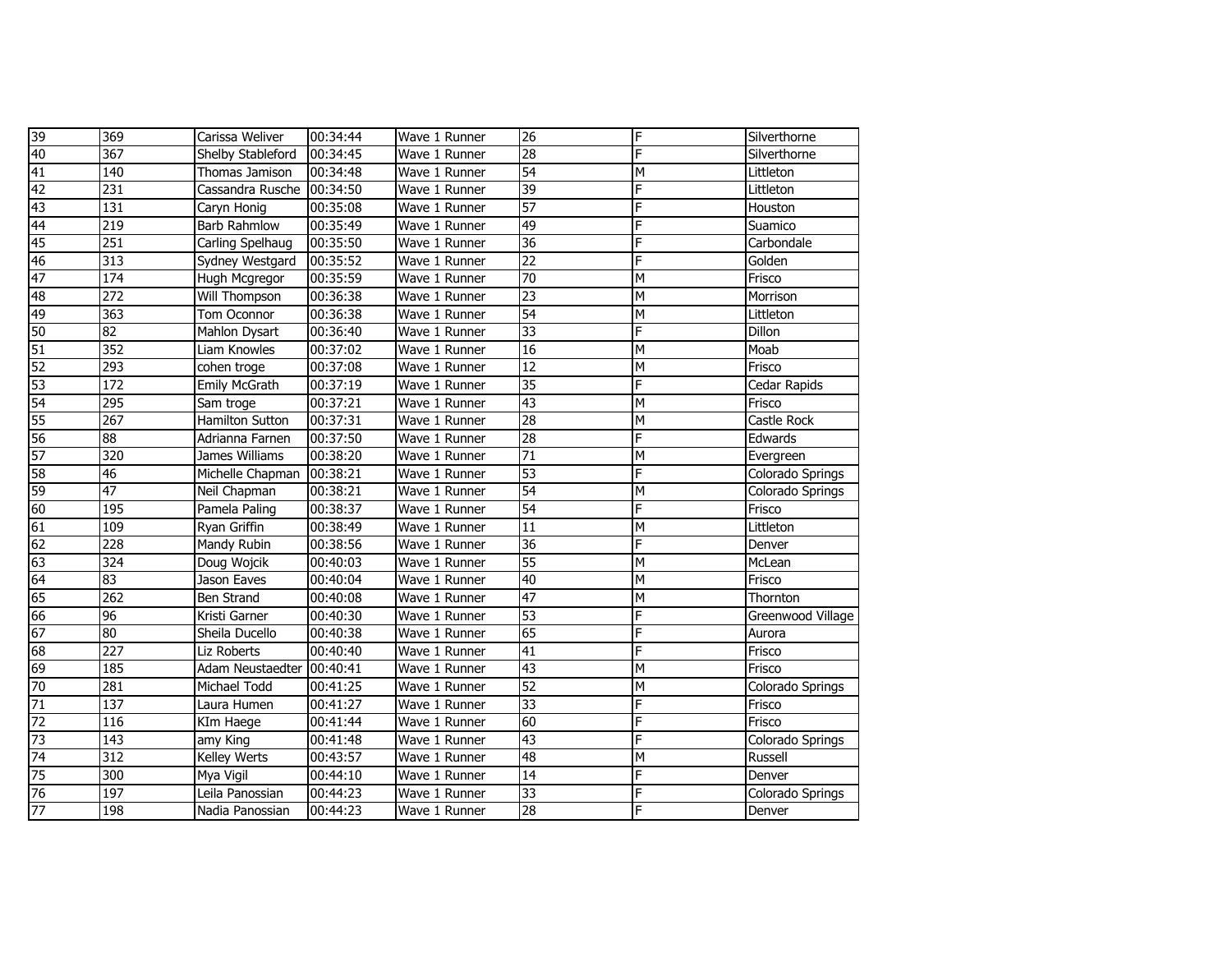| 78              | 58               | <b>Bill Creedon</b>        | 00:44:46    | Wave 1 Runner   | 61              | M      | Denver                 |
|-----------------|------------------|----------------------------|-------------|-----------------|-----------------|--------|------------------------|
| 79              | $\overline{278}$ | Alison Tobin               | 00:44:47    | Wave 1 Runner   | $\overline{61}$ | F      | Denver                 |
| 80              | 268              | Tori Sutton                | 00:45:11    | Wave 1 Runner   | $\overline{31}$ | F      | Castle Rock            |
| 81              | 18               | Christopher Bouck 00:45:14 |             | Wave 1 Runner   | 62              | M      | Greenwood Village      |
| 82              | 97               | Marshall Garner            | 00:45:21    | Wave 1 Runner   | 54              | M      | Greenwood Village      |
| 83              | 19               | Sue Bouck                  | 00:46:03    | Wave 1 Runner   | 62              | F      | Greenwood Village      |
| 84              | 233              | scott sajowitz             | 00:46:18    | Wave 1 Runner   | $\overline{37}$ | M      | denver                 |
| 85              | 366              | Kristen Hackos             | 00:47:35    | Wave 1 Runner   | 19              | F      | <b>Broomfield</b>      |
| 86              | 59               | Kimberly Creedon           | 00:48:01    | Wave 1 Runner   | $\overline{56}$ | F      | Denver                 |
| 87              | 280              | Gavin Todd                 | 00:48:24    | Wave 1 Runner   | $\overline{18}$ | M      | Colorado Springs       |
| 88              | 176              | Joanne michalski           | 00:49:39    | Wave 1 Runner   | $\overline{70}$ | F      | dillon                 |
| 89              | 279              | Chonne Todd                | 00:49:53    | Wave 1 Runner   | 54              | F      | Colorado Springs       |
| 90              | 103              | Macklin Gladden            | 00:57:18    | Wave 1 Runner   | $\overline{6}$  | M      | Golden                 |
| 91              | 104              | Stephanie Gladden 00:57:19 |             | Wave 1 Runner   | $\overline{45}$ | F      | Golden                 |
| 92              | 346              | Max Hatfield               | 01:05:50    | Wave 1 Runner   | $\overline{17}$ | M      | Frisco                 |
| 93              | 289              | Michael Trahan             | 01:15:38    | Wave 1 Runner   | $\overline{36}$ | М      | Littleton              |
| <b>Place</b>    | Bib #            | <b>Name</b>                | <b>Time</b> | <b>Division</b> | Age             | Gender | <b>City</b>            |
| $\mathbf{1}$    | 347              | <b>Gram Shick</b>          | 00:27:06    | Wave 2 Jog      | 34              | М      | Breckenridge           |
| $\overline{2}$  | 115              | Ronald Gusek               | 00:27:09    | Wave 2 Jog      | $\overline{50}$ | M      | Denver                 |
| 3               | $\overline{362}$ | Jake Silverman             | 00:31:39    | Wave 2 Jog      | 10              | M      | Denver                 |
| $\overline{4}$  | $\overline{245}$ | <b>Tristan Silva</b>       | 00:31:40    | Wave 2 Jog      | $\overline{16}$ | M      | denver                 |
| 5               | 145              | Aaron Koehn                | 00:32:16    | Wave 2 Jog      | 41              | M      | McPherson              |
| $6\overline{6}$ | 146              | Alex Koehn                 | 00:33:46    | Wave 2 Jog      | $\overline{37}$ | M      | McPherson              |
| 7               | 373              | Eva Lorenz                 | 00:33:47    | Wave 2 Jog      | $\overline{15}$ | F      | Highlands Ranch        |
| $\overline{8}$  | 389              | <b>Brian Mcwilliams</b>    | 00:34:02    | Wave 2 Jog      | $\overline{47}$ | M      | Parker                 |
| 9               | $\overline{43}$  | Cate Cavanaugh             | 00:34:09    | Wave 2 Jog      | 36              | F      | Frisco                 |
| 10              | 361              | Justin Silverman           | 00:34:10    | Wave 2 Jog      | $\overline{45}$ | M      | Frisco                 |
| 11              | 41               | John Carvo                 | 00:34:15    | Wave 2 Jog      | 54              | M      | Broomfield             |
| 12              | 375              | Riley Hawk                 | 00:34:27    | Wave 2 Jog      | 15              | F      | <b>Highlands Ranch</b> |
| 13              | 134              | Paul Hudson                | 00:35:03    | Wave 2 Jog      | 54              | M      | Frisco                 |
| 14              | 383              | Glenn Brady                | 00:35:25    | Wave 2 Jog      | 54              | M      | <b>Breck</b>           |
| $\overline{15}$ | 358              | Joseph Orr                 | 00:35:37    | Wave 2 Jog      | 26              | M      | Silverthorne           |
| 16              | 206              | Owen Pickford              | 00:35:51    | Wave 2 Jog      | 11              | M      | Thornton               |
| 17              | 207              | <b>Brett Pickford</b>      | 00:35:58    | Wave 2 Jog      | 10              | M      | Thornton               |
| 18              | 250              | Jake Spano                 | 00:35:59    | Wave 2 Jog      | 49              | M      | Milwaukee              |
| 19              | 371              | Christy Marsh              | 00:36:22    | Wave 2 Jog      | $\overline{37}$ | F      | Cincinnati             |
| 20              | 308              | Erin Warta                 | 00:36:32    | Wave 2 Jog      | 45              | F      | <b>Highlands Ranch</b> |
| 21              | 379              | Brooklyn Webb              | 00:37:00    | Wave 2 Jog      | $\overline{20}$ | F      | Littleton              |
|                 |                  |                            |             |                 | $\overline{25}$ |        |                        |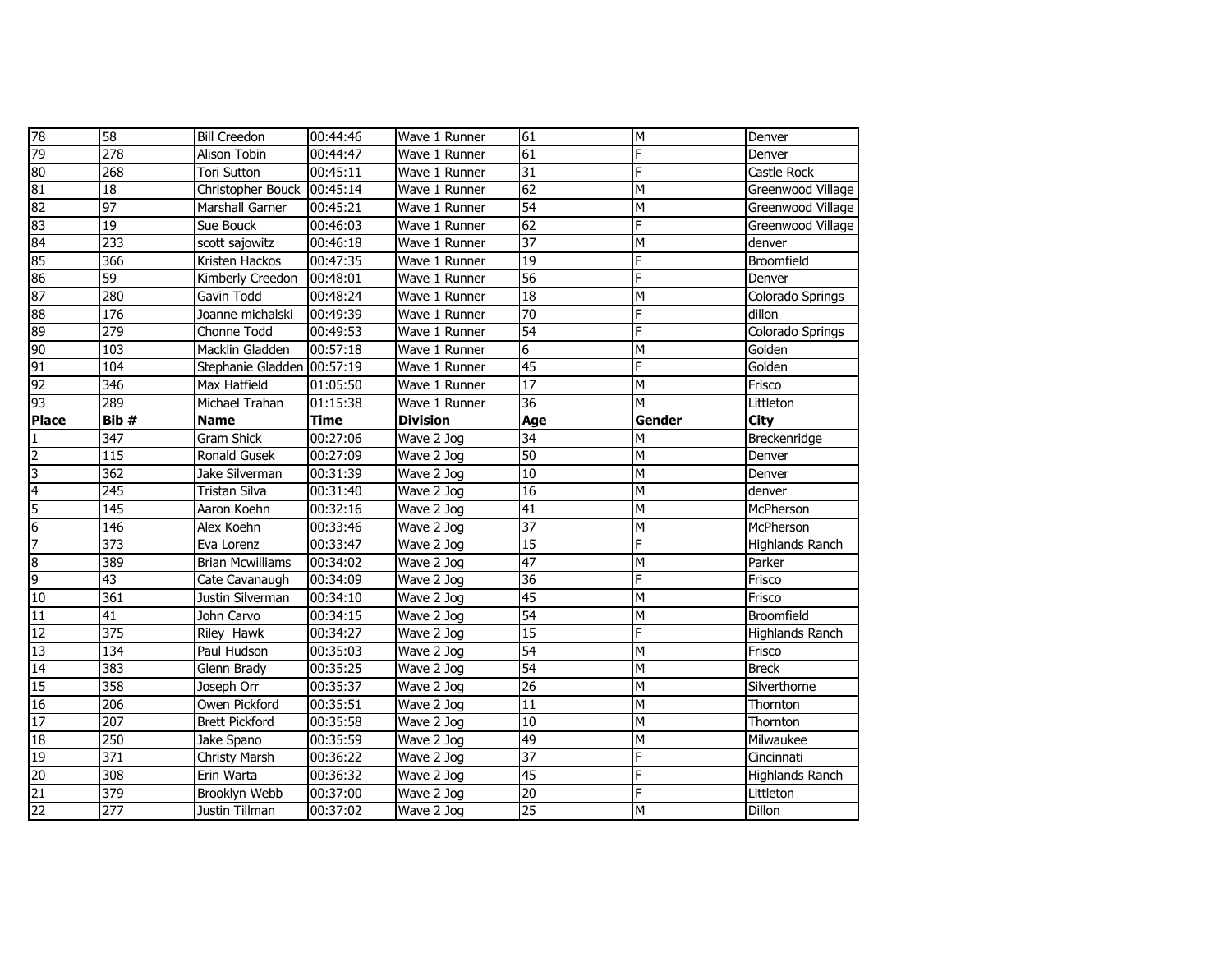| 23              | 177              | Kari Micheel          | 00:37:11 | Wave 2 Jog | 39              | F | Breckenridge     |
|-----------------|------------------|-----------------------|----------|------------|-----------------|---|------------------|
| 24              | 340              | Maria Wells           | 00:37:16 | Wave 2 Jog | 55              | F | Longmont         |
| 25              | 112              | Robyn Gusek           | 00:37:17 | Wave 2 Jog | 16              | F | Denver           |
| $\overline{26}$ | 208              | LKathryn Pickford     | 00:37:46 | Wave 2 Jog | 40              | F | Thornton         |
| 27              | 349              | Lloyd Rupp            | 00:37:48 | Wave 2 Jog | 57              | M | <b>Blair</b>     |
| 28              | 141              | Matthew Jordan        | 00:38:00 | Wave 2 Jog | 33              | M | Evergreen        |
| 29              | $\overline{213}$ | <b>Bobby Potrykus</b> | 00:38:00 | Wave 2 Jog | 33              | M | Littleton        |
| 30              | $\overline{294}$ | Laurie troge          | 00:38:10 | Wave 2 Jog | 43              | F | Frisco           |
| 31              | 229              | Alec Rubio            | 00:38:23 | Wave 2 Jog | 29              | Σ | Dillon           |
| 32              | 125              | Michael Hermann       | 00:38:32 | Wave 2 Jog | $\overline{44}$ | Σ | St. Louis        |
| 33              | 205              | Clara Pickford        | 00:38:44 | Wave 2 Jog | 14              | F | Thornton         |
| 34              | $\overline{68}$  | Nicole Denczek        | 00:38:45 | Wave 2 Jog | 52              | F | Frisco           |
| 35              | $\overline{357}$ | <b>Taylor Guse</b>    | 00:39:24 | Wave 2 Jog | 27              | F | Silverthorne     |
| 36              | 114              | Jodi Gusek            | 00:39:26 | Wave 2 Jog | 51              | F | Denver           |
| 37              | 314              | ANDREW WHITE          | 00:39:34 | Wave 2 Jog | 66              | M | Austin           |
| 96<br>CO        | 385              | Megan Wade            | 00:39:50 | Wave 2 Jog | 30              | F | Denver           |
| 39              | $\overline{78}$  | Carrie Douglass       | 00:39:50 | Wave 2 Jog | $\overline{24}$ | F | Chicago          |
| 40              | 4                | <b>KK Anderson</b>    | 00:39:51 | Wave 2 Jog | 29              | F | Breckenridge     |
| 41              | $\overline{113}$ | Abbie Gusek           | 00:40:03 | Wave 2 Jog | $\overline{19}$ | F | Denver           |
| 42              | $\overline{12}$  | Leah Bilquist         | 00:40:11 | Wave 2 Jog | 34              | F | Lakewood         |
| 43              | 34               | Shane Cann            | 00:40:11 | Wave 2 Jog | 31              | M | Lakewood         |
| 44              | 193              | Valerie Oneal         | 00:40:16 | Wave 2 Jog | 38              | F | Silverthorne     |
| 45              | 48               | Gary Cibula           | 00:40:33 | Wave 2 Jog | 53              | M | Colorado Springs |
| 46              | $\overline{372}$ | Michael Zboray        | 00:40:39 | Wave 2 Jog | 42              | M | Fairplay         |
| 47              | 186              | Emy Newman            | 00:40:49 | Wave 2 Jog | 48              | F | Castle Rock      |
| 48              | $\overline{204}$ | Jason Phillips        | 00:40:51 | Wave 2 Jog | 40              | M | Denver           |
| 49              | 203              | Cassidy Phillips      | 00:40:57 | Wave 2 Jog | 43              | F | Denver           |
| 50              | 122              | TJ Henley             | 00:41:12 | Wave 2 Jog | 51              | M | MIDLOTHIAN       |
| 51              | 123              | Wendy Henley          | 00:41:12 | Wave 2 Jog | 49              | F | MIDLOTHIAN       |
| 52              | 135              | Shannon Hudson        | 00:41:26 | Wave 2 Jog | 49              | F | Frisco           |
| 53              | $\overline{57}$  | Kelly Creech          | 00:41:31 | Wave 2 Jog | 38              | F | Frisco           |
| $\overline{54}$ | 91               | <b>Bill Freytag</b>   | 00:41:35 | Wave 2 Jog | 29              | M | Breckenridge     |
| $\overline{55}$ | 6                | <b>Tara Barr</b>      | 00:41:38 | Wave 2 Jog | 30              | F | Breckenridge     |
| 56              | 210              | Sandy Pitchford       | 00:41:38 | Wave 2 Jog | 43              | F | Jupiter          |
| 57              | 339              | Rita Baumgartner      | 00:41:44 | Wave 2 Jog | 36              | F | Frisco           |
| 58              | $\overline{23}$  | Alexander Britti      | 00:41:54 | Wave 2 Jog | $\overline{21}$ | M | Frisco           |
| 59              | $\overline{7}$   | Jon Becker            | 00:41:58 | Wave 2 Jog | 38              | M | Englewood        |
| 60              | 307              | Ben Warta             | 00:42:17 | Wave 2 Jog | 47              | Σ | Highlands Ranch  |
| 61              | 306              | <b>Brynley Warta</b>  | 00:42:17 | Wave 2 Jog | $\overline{13}$ | F | Highlands Ranch  |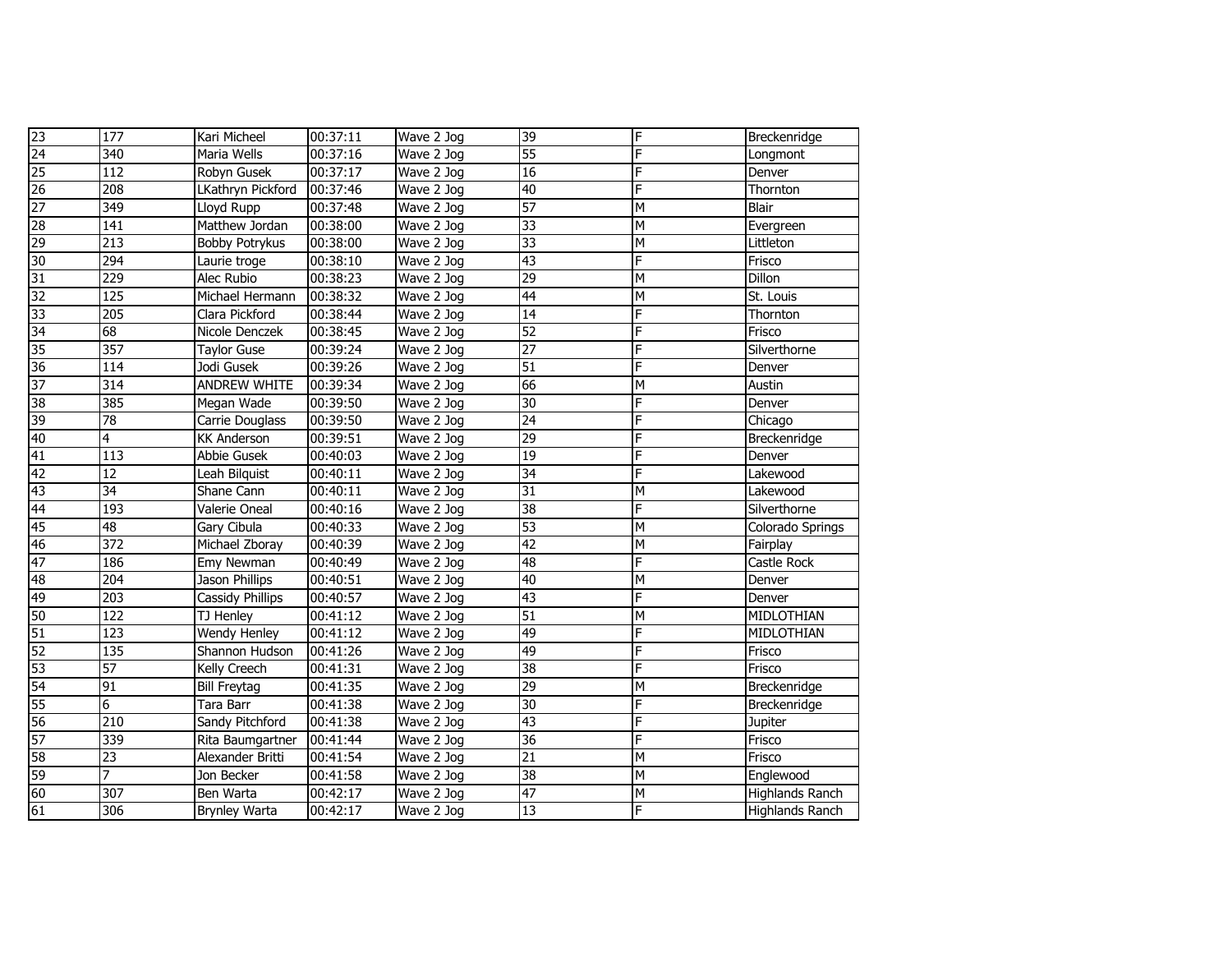| 62                     | 283                     | Doug Tomlinson             | 00:42:39 | Wave 2 Jog | 56              | M              | Breckenridge           |
|------------------------|-------------------------|----------------------------|----------|------------|-----------------|----------------|------------------------|
| 63                     | $\overline{45}$         | Leanne Chapman             | 00:42:41 | Wave 2 Jog | 24              | F              | Frisco                 |
| 64                     | $\overline{27}$         | Lisa Brocard               | 00:43:11 | Wave 2 Jog | 50              | F              | Littleton              |
| 65                     | 341                     | <b>Kevin Wells</b>         | 00:43:11 | Wave 2 Jog | 54              | M              | Longmont               |
| 66                     | 282                     | <b>Betsy Tomlinson</b>     | 00:43:18 | Wave 2 Jog | $\overline{55}$ | F              | Breckenridge           |
| 67                     | 136                     | Leah Huiting               | 00:43:21 | Wave 2 Jog | 30              | F              | Denver                 |
| 68                     | 160                     | Baker Logan                | 00:43:21 | Wave 2 Jog | 30              | M              | Denver                 |
| 69                     | 142                     | Jeaneen Kappell            | 00:43:22 | Wave 2 Jog | $\overline{37}$ | F              | <b>Dallas</b>          |
| 70                     | 246                     | Johnathon Silva            | 00:43:56 | Wave 2 Jog | $\overline{18}$ | M              | denver                 |
| 71                     | 49                      | Tammy Cibula               | 00:44:17 | Wave 2 Jog | 53              | F              | Colorado Springs       |
| 72                     | 209                     | Dylan Pitchford            | 00:44:20 | Wave 2 Jog | 12              | M              | Jupiter                |
| 73                     | 353                     | Ben O'Neal                 | 00:44:28 | Wave 2 Jog | 49              | $\overline{M}$ | Coppell                |
| 74                     | 305                     | steve warner               | 00:44:31 | Wave 2 Jog | 54              | M              | <b>Fort Collins</b>    |
| $\overline{75}$        | 342                     | Lisa Sherven               | 00:44:32 | Wave 2 Jog | $\overline{58}$ | F              | Madison                |
| 76                     | 62                      | Dana Darbyshire            | 00:44:41 | Wave 2 Jog | 46              | F              | Cincinnati             |
| 77                     | 190                     | gretchen norton            | 00:44:49 | Wave 2 Jog | 60              | F              | Silverthorne           |
| 78                     | 149                     | Pamela Laidley             | 00:44:55 | Wave 2 Jog | 62              | F              | Erie                   |
| 79                     | 315                     | Jesse Whitlock             | 00:45:10 | Wave 2 Jog | 32              | M              | <b>Dillon</b>          |
| 80                     | 132                     | Michael Horne              | 00:45:12 | Wave 2 Jog | 59              | M              | Frisco                 |
| 81                     | 337                     | Kiran Hutz                 | 00:45:20 | Wave 2 Jog | 12              | M              | <b>Highlands Ranch</b> |
| $\overline{\text{82}}$ | 234                     | Kieran Sawyer              | 00:45:21 | Wave 2 Jog | 44              | M              | Milwaukee              |
| 83                     | 244                     | Kathrina Sienko            | 00:45:47 | Wave 2 Jog | 31              | F              | Dillon                 |
| 84                     | 232                     | Annie Sadler               | 00:45:55 | Wave 2 Jog | 32              | F              | Dillon                 |
| 85                     | $\overline{44}$         | Francesca Cedillo          | 00:45:57 | Wave 2 Jog | 33              | F              | Frisco                 |
| 86                     | 187                     | robert newman              | 00:46:01 | Wave 2 Jog | $\overline{35}$ | M              | evergreen              |
| 87                     | 144                     | Craig Knapp                | 00:46:30 | Wave 2 Jog | 53              | M              | Aurora                 |
| 88                     | 335                     | Sheila Somani              | 00:47:02 | Wave 2 Jog | 46              | F              | <b>Highlands Ranch</b> |
| 89                     | 348                     | Susan Rupp                 | 00:47:19 | Wave 2 Jog | 51              | F              | <b>Blair</b>           |
| 90                     | 214                     | Laine Potrykus             | 00:47:47 | Wave 2 Jog | 33              | F              | Littleton              |
| 91                     | 325                     | <b>Bill Word</b>           | 00:48:00 | Wave 2 Jog | $\overline{73}$ | M              | Thornton               |
| 92                     | 60                      | Mackenzie Cumbers 00:48:04 |          | Wave 2 Jog | $\overline{22}$ | F              | De Pere                |
| 93                     | 192                     | Melissa Ohlhorst           | 00:48:18 | Wave 2 Jog | 44              | F              | Westminster            |
| 94                     | 310                     | <b>Brian Weber</b>         | 00:48:23 | Wave 2 Jog | 34              | M              | Evergreen              |
| 95                     | 309                     | Amanda Weber               | 00:48:24 | Wave 2 Jog | $\overline{33}$ | F              | Evergreen              |
| 96                     | 79                      | Kendall Douglass           | 00:48:38 | Wave 2 Jog | 30              | F              | Chicago                |
| 97                     | 90                      | Kendall Fosse              | 00:48:38 | Wave 2 Jog | 30              | F              | Denver                 |
| 98                     | $\overline{\mathbf{c}}$ | Jenny Alltoft              | 00:48:39 | Wave 2 Jog | 54              | F              | Keystone               |
| 99                     | 3                       | Mike Alltoft               | 00:48:39 | Wave 2 Jog | $\overline{57}$ | M              | Keystone               |
| 100                    | 188                     | <b>Bill Noel</b>           | 00:48:41 | Wave 2 Jog | $\overline{55}$ | M              | <b>Twin Lakes</b>      |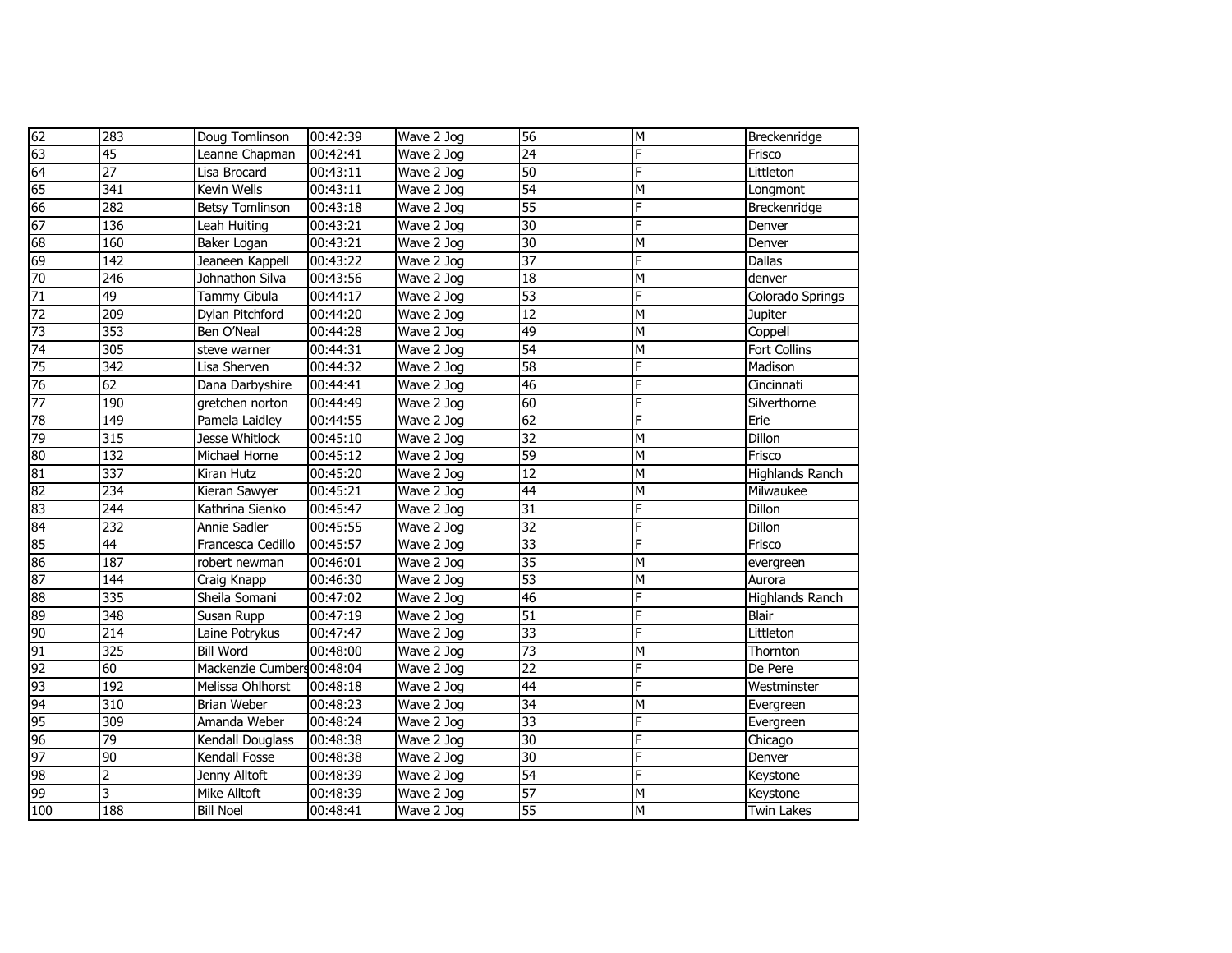| 101              | 215             | <b>Sharon Powell</b>       | 00:49:10 | Wave 2 Jog | 63              | F | Breckenridge           |
|------------------|-----------------|----------------------------|----------|------------|-----------------|---|------------------------|
| 102              | 119             | Mathew Harpole             | 00:49:22 | Wave 2 Jog | 23              | M | Southaven              |
| 103              | 148             | Maggie Kopel               | 00:49:31 | Wave 2 Jog | 30              | F | Harrison               |
| 104              | 92              | Neeve Fuhrman              | 00:49:33 | Wave 2 Jog | 30              | F | Arroyo Seco            |
| 105              | 196             | Sarah Palmieri             | 00:49:40 | Wave 2 Jog | 37              | F | Frisco                 |
| 106              | 364             | Dara O'Connor              | 00:49:41 | Wave 2 Jog | 49              | F | Littleton              |
| 107              | $\overline{25}$ | Michael Britti             | 00:50:09 | Wave 2 Jog | 62              | M | Frisco                 |
| 108              | 242             | Everett Segura             | 00:50:11 | Wave 2 Jog | 13              | M | Littleton              |
| 109              | 226             | Heidi Riederer             | 00:50:32 | Wave 2 Jog | 51              | M | broomfield             |
| 110              | 42              | Kristi Carvo               | 00:50:44 | Wave 2 Jog | 53              | F | Broomfield             |
| 111              | $\overline{73}$ | Bernadette Dotson 00:50:49 |          | Wave 2 Jog | 58              | F | <b>Naples</b>          |
| 112              | 74              | Stan Dotson                | 00:50:50 | Wave 2 Jog | 59              | M | <b>Naples</b>          |
| 113              | 10              | Sarah Bell                 | 00:50:52 | Wave 2 Jog | 50              | F | Vail                   |
| 114              | $\overline{29}$ | Andrea Browne              | 00:51:00 | Wave 2 Jog | 40              | F | Silverthorne           |
| 115              | 147             | Emily Koehn                | 00:51:43 | Wave 2 Jog | 38              | F | McPherson              |
| 116              | 118             | David Harper               | 00:52:29 | Wave 2 Jog | 28              | M | Windsor                |
| 117              | 336             | Lily Hutz                  | 00:52:33 | Wave 2 Jog | 14              | F | <b>Highlands Ranch</b> |
| 118              | 129             | liz hodson                 | 00:52:50 | Wave 2 Jog | 65              | F | Silverthorne           |
| $\overline{119}$ | 99              | Steve Gerhardt             | 00:53:34 | Wave 2 Jog | 69              | M | Edwards                |
| 120              | 296             | Olivia Ueda                | 00:53:51 | Wave 2 Jog | 25              | F | Evergreen              |
| $\overline{121}$ | 189             | Sophie Noorts              | 00:53:53 | Wave 2 Jog | 40              | F | Silverthorne           |
| $\overline{122}$ | $\overline{94}$ | Lori Ganz                  | 00:54:02 | Wave 2 Jog | 63              | F | Colorado Springs       |
| 123              | 11              | Eugene Bellavance 00:54:03 |          | Wave 2 Jog | 54              | M | Silverthorne           |
| 124              | 93              | Delaney Ganz               | 00:54:03 | Wave 2 Jog | $\overline{26}$ | F | Colorado Springs       |
| 125              | 85              | Lindsi Everett             | 00:56:15 | Wave 2 Jog | 31              | F | Evergreen              |
| 126              | 120             | <b>Brittney Harsha</b>     | 00:56:15 | Wave 2 Jog | 32              | F | Longmont               |
| 127              | 61              | Mary Cumbers               | 00:56:50 | Wave 2 Jog | 52              | F | De Pere                |
| 128              | 217             | Roger Quick                | 00:57:00 | Wave 2 Jog | 65              | M | Greeley                |
| $\overline{129}$ | 81              | Jan Dudley                 | 00:57:43 | Wave 2 Jog | 67              | F | Silverthorne           |
| 130              | 51              | Cherie Cook                | 00:58:14 | Wave 2 Jog | 50              | F | Westfield              |
| 131              | 52              | Derek Cook                 | 00:58:15 | Wave 2 Jog | 50              | M | Westfield              |
| $\overline{132}$ | 87              | Corinne Farnen             | 00:59:02 | Wave 2 Jog | 58              | F | Edwards                |
| 133              | 162             | Kelly Mann                 | 00:59:29 | Wave 2 Jog | 59              | F | Kansas City            |
| 134              | 163             | Michael Mann               | 00:59:29 | Wave 2 Jog | 59              | M | Kansas City            |
| 135              | 106             | Lauren Grady               | 01:01:42 | Wave 2 Jog | 50              | F | Twin Lakes             |
| $\overline{136}$ | 256             | Ariella Stein              | 01:02:22 | Wave 2 Jog | 31              | F | Golden                 |
| 137              | 316             | <b>Brett Wible</b>         | 01:02:22 | Wave 2 Jog | 32              | M | Golden                 |
| 138              | 138             | <b>Emily Huston</b>        | 01:02:22 | Wave 2 Jog | 28              | F | Colorado Springs       |
| 139              | 161             | Ryan Long                  | 01:02:24 | Wave 2 Jog | 32              | M | Colorado Springs       |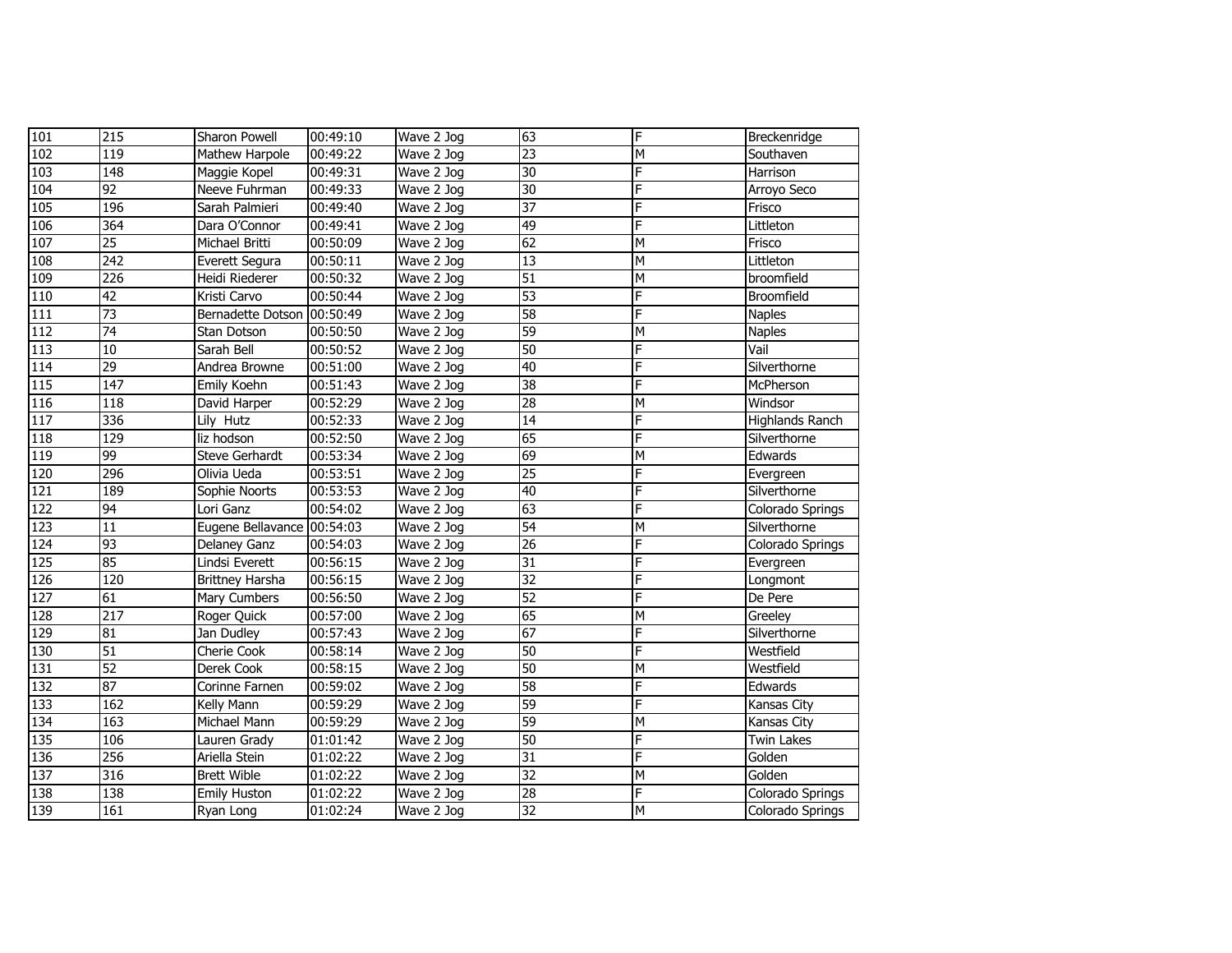| 140              | 377              | <b>Tyler Cook</b>             | 01:03:21    | Wave 2 Jog            | 19              | M      | Westfield        |
|------------------|------------------|-------------------------------|-------------|-----------------------|-----------------|--------|------------------|
| 141              | $\overline{378}$ | Emma Marsella                 | 01:03:21    | Wave 2 Jog            | $\overline{18}$ | F      | Carmel           |
| 142              | 211              | Ellen Pomerantz               | 01:04:43    | Wave 2 Jog            | 57              | F      | Frisco           |
| 143              | 269              | Karen Thomas                  | 01:06:43    | Wave 2 Jog            | $\overline{55}$ | F      | Santa Fe         |
| 144              | $\mathbf{1}$     | Melissa Adams                 | 01:07:36    | Wave 2 Jog            | 44              | F      |                  |
| 145              | 21               | Jeb Brako                     | 01:08:25    | Wave 2 Jog            | $\overline{33}$ | M      | Littleton        |
| 146              | 20               | Amy Brako                     | 01:08:26    | Wave 2 Jog            | $\overline{31}$ | F      | Littleton        |
| $\overline{147}$ | 319              | <b>Heather Williams</b>       | 01:10:53    | Wave 2 Jog            | 40              | F      | Littleton        |
| 148              | 220              | Joyce Rees                    | 01:13:36    | Wave 2 Jog            | 82              | F      | denver           |
| 149              | $\overline{247}$ | Toy Silva                     | 01:13:36    | Wave 2 Jog            | $\overline{50}$ | F      | denver           |
| 150              | 221              | Kevin Rees                    | 01:13:42    | Wave 2 Jog            | 81              | M      | denver           |
| 151              | $\overline{24}$  | Julie Britti                  | 01:31:32    | Wave 2 Jog            | 60              | F      | Frisco           |
| 152              | $\overline{26}$  | Michael Patrick Brit 01:31:41 |             | Wave 2 Jog            | $\overline{23}$ | M      | Frisco           |
| <b>Place</b>     | Bib #            | <b>Name</b>                   | <b>Time</b> | <b>Division</b>       | Age             | Gender | City             |
| $\mathbf{1}$     | 253              | Seamus Spreadbury 00:36:09    |             | Wave 3 Walk Family    | $\overline{8}$  | M      | Frisco           |
| $\overline{2}$   | 254              | Craig Spreadbury              | 00:36:12    | Wave 3 Walk Family 44 |                 | M      | Frisco           |
| 3                | 100              | Megan Giehl                   | 00:37:00    | Wave 3 Walk Family 31 |                 | F      | Westminster      |
| 4                | 167              | Hugh McConnell                | 00:41:34    | Wave 3 Walk Family 28 |                 | F      | Colorado Springs |
| 5                | 168              | Rachel McConnell              | 00:41:35    | Wave 3 Walk Family 27 |                 | F      | Colorado Springs |
| $6\overline{6}$  | 258              | Kaitlyn Stewart               | 00:44:19    | Wave 3 Walk Family 32 |                 | F      | Frisco           |
| 7                | $\overline{179}$ | JB Miller                     | 00:44:21    | Wave 3 Walk Family 10 |                 | M      | Dade City        |
| $\overline{8}$   | 180              | Matthew Seamus M00:44:22      |             | Wave 3 Walk Family 8  |                 | M      | Dade City        |
| 9                | 182              | <b>Steve Miller</b>           | 00:44:22    | Wave 3 Walk Family 55 |                 | M      | Dade City        |
| 10               | 252              | Teagan Spreadbury 00:44:49    |             | Wave 3 Walk Family 10 |                 | F      | Frisco           |
| 11               | 255              | Joslynn Spreadbury 00:44:49   |             | Wave 3 Walk Family 45 |                 | F      | Frisco           |
| 12               | 265              | <b>Holly Stuart</b>           | 00:45:32    | Wave 3 Walk Family 36 |                 | F      | Denver           |
| 13               | 386              | Lucy Dominguez                | 00:45:50    | Wave 3 Walk Family 27 |                 | F      | Columbia         |
| 14               | 194              | Jessie Orth                   | 00:46:04    | Wave 3 Walk Family 42 |                 | F      | Dillon           |
| 15               | 89               | David Ferguson                | 00:46:19    | Wave 3 Walk Family 37 |                 | M      | Eagle            |
| 16               | 285              | Carly Tooley                  | 00:47:20    | Wave 3 Walk Family 12 |                 | F      | Commerce City    |
| 17               | $\overline{35}$  | Greg Carlson                  | 00:47:49    | Wave 3 Walk Family 33 |                 | M      | Frisco           |
| 18               | 36               | Katherine Carlson             | 00:47:49    | Wave 3 Walk Family 33 |                 | F      | Frisco           |
| 19               | 128              | Susie Hinkle                  | 00:48:56    | Wave 3 Walk Family 53 |                 | F      | Frisco           |
| 20               | $\overline{127}$ | Jim Hinkle                    | 00:48:57    | Wave 3 Walk Family 62 |                 | M      | Frisco           |
| 21               | 374              | Elise Anglin                  | 00:49:30    | Wave 3 Walk Family 35 |                 | F      | Denver           |
| 22               | 356              | Eden Burnidge                 | 00:49:41    | Wave 3 Walk Family 9  |                 | F      | Golden           |
| 23               | 354              | Colleen Burnidge              | 00:49:41    | Wave 3 Walk Family 53 |                 | F      | Golden           |
| 24               | 355              | William Burnidge              | 00:49:42    | Wave 3 Walk Family 54 |                 | M      | Golden           |
| 25               | 37               | Kristina Carlson              | 00:50:12    | Wave 3 Walk Family 55 |                 | F      | Longmont         |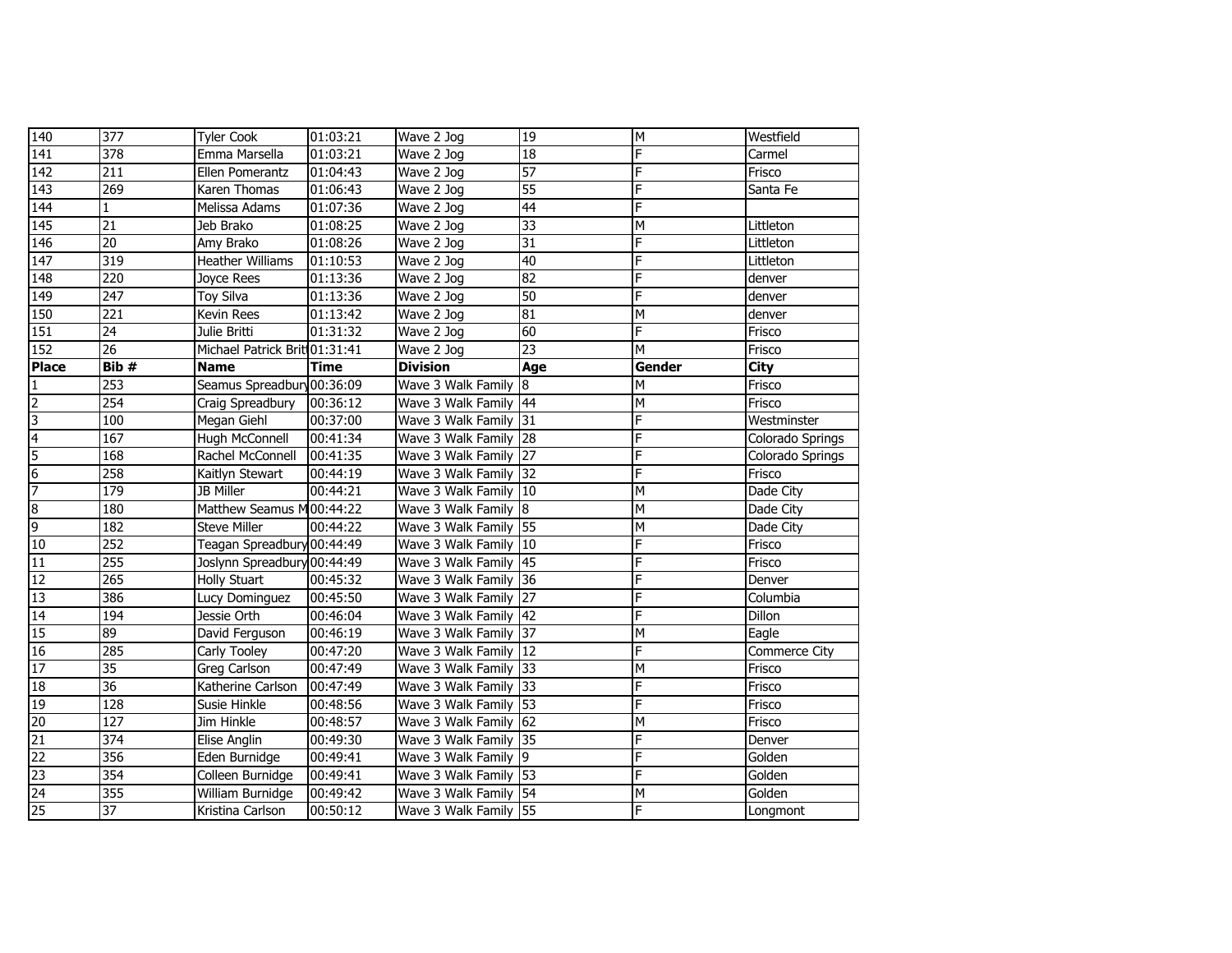| $\overline{26}$ | 55               | Gina Cornelio            | 00:50:21 | Wave 3 Walk Family 38 | F | Denver              |
|-----------------|------------------|--------------------------|----------|-----------------------|---|---------------------|
| 27              | 158              | Leo Ley                  | 00:50:22 | Wave 3 Walk Family 5  | м | Denver              |
| 28              | 159              | Joe Ley                  | 00:50:23 | Wave 3 Walk Family 39 | M | Denver              |
| 29              | 286              | <b>Brad Tooley</b>       | 00:50:30 | Wave 3 Walk Family 47 | M | Commerce City       |
| 30              | 17               | <b>Grant Boies</b>       | 00:50:59 | Wave 3 Walk Family 40 | M | Denver              |
| $\overline{31}$ | 16               | Allyson Boies            | 00:51:00 | Wave 3 Walk Family 41 | Ë | Denver              |
| 32              | 139              | Sarah Innerarity         | 00:51:28 | Wave 3 Walk Family 44 | F | Eagle               |
| 33              | 102              | Natalie Gillespie        | 00:51:43 | Wave 3 Walk Family 38 | F | Conifer             |
| 34              | 287              | Jill Tooley              | 00:51:45 | Wave 3 Walk Family 45 | F | Commerce City       |
| 35              | 178              | Aiden Slaid Miller       | 00:51:58 | Wave 3 Walk Family 12 | М | Dade City           |
| 36              | 239              | Liesl Seeber             | 00:52:02 | Wave 3 Walk Family 7  | F | LAFAYETTE           |
| 37              | 240              | Mark Seeber              | 00:52:04 | Wave 3 Walk Family 42 | М | LAFAYETTE           |
| 38              | 171              | <b>Chuck McGinty</b>     | 00:52:14 | Wave 3 Walk Family 56 | М | COLORADO SPRINGS    |
| 39              | 241              | Alli Seeber              | 00:52:15 | Wave 3 Walk Family 44 | F | LAFAYETTE           |
| 40              | 201              | Alicia Patton            | 00:52:44 | Wave 3 Walk Family 33 | F | Dillon              |
| 41              | 166              | Charles Mauzy            | 00:53:12 | Wave 3 Walk Family 63 | м | Breckenridge        |
| 42              | 165              | Anne Mauzy               | 00:53:13 | Wave 3 Walk Family 62 | F | Breckenridge        |
| 43              | 330              | Nicole Zermeno           | 00:53:57 | Wave 3 Walk Family 54 | Ë | Arvada              |
| 44              | 344              | Nick Hatfield            | 00:56:15 | Wave 3 Walk Family 48 | м | Frisco              |
| 45              | 326              | Michele York             | 00:56:51 | Wave 3 Walk Family 52 | F | Estes Park          |
| 46              | 376              | Jessica Anglin           | 00:56:55 | Wave 3 Walk Family 35 | F | Denver              |
| 47              | 237              | Toni Schoenleber         | 00:57:07 | Wave 3 Walk Family 39 | F | Arvada              |
| 48              | 415              | Erin Socks               | 00:57:07 | Wave 3 Walk Family 40 | F | Breckenridge        |
| 49              | 117              | Natasha Hall             | 00:57:07 | Wave 3 Walk Family 39 | Ë | Breckenridge        |
| 50              | 235              | <b>Riley Schoenleber</b> | 00:57:10 | Wave 3 Walk Family 4  | F | Arvada              |
| 51              | 328              | Brandon Zagar            | 00:57:16 | Wave 3 Walk Family 41 | м | Arvada              |
| 52              | 327              | Wayne York               | 00:57:38 | Wave 3 Walk Family 61 | М | Estes Park          |
| 53              | 14               | Kristi Bloodworth        | 00:57:43 | Wave 3 Walk Family 53 | F | Minturn             |
| 54              | 152              | Lucy Laws                | 00:57:53 | Wave 3 Walk Family 27 | F | <b>SILVERTHORNE</b> |
| 55              | 388              | John Franzese            | 00:58:35 | Wave 3 Walk Family 43 | М | Frisco              |
| 56              | 318              | Jim Wiencek              | 00:59:21 | Wave 3 Walk Family 60 | м | Denver              |
| 57              | 343              | Christine Staples        | 01:00:18 | Wave 3 Walk Family 50 | F | Frisco              |
| 58              | 223              | Ryan Rhodes              | 01:00:45 | Wave 3 Walk Family 37 | М | Parker              |
| 59              | 224              | Tara Rhodes              | 01:00:45 | Wave 3 Walk Family 36 | F | Parker              |
| 60              | $\overline{345}$ | Theo Hatfield            | 01:00:51 | Wave 3 Walk Family 13 | M | Frisco              |
| 61              | 200              | Nathan Parrish           | 01:01:11 | Wave 3 Walk Family 46 | М | Minturn             |
| 62              | 199              | Vaughn Parrish           | 01:01:12 | Wave 3 Walk Family 10 | М | Minturn             |
| 63              | 387              | Doug Lofstedt            | 01:01:23 | Wave 3 Walk Family 72 | М | Englewood           |
| 64              | 101              | Aaron Gillespie          | 01:01:27 | Wave 3 Walk Family 40 | M | Conifer             |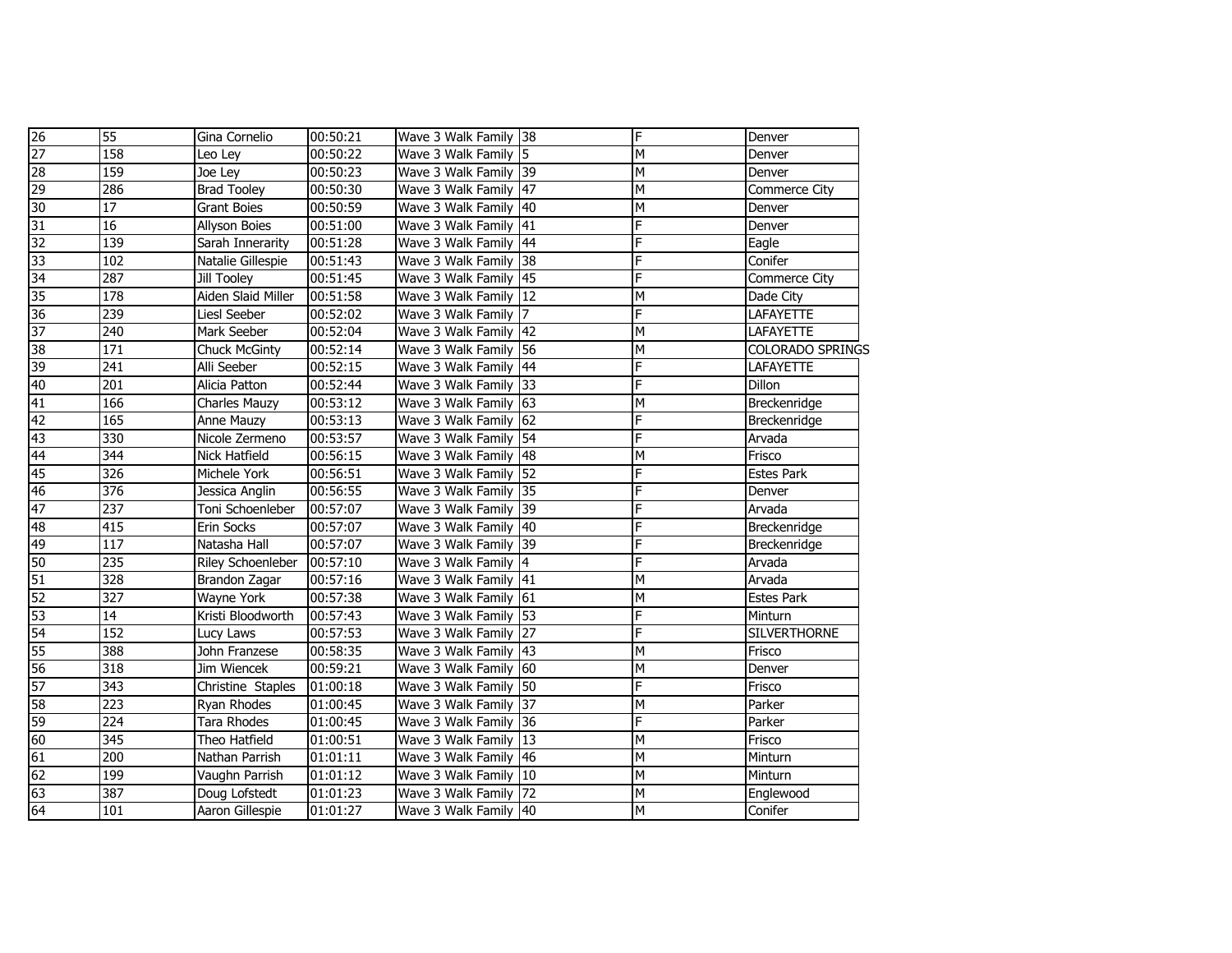| 65              | 77               | <b>Ray Douglas</b>          | 01:02:19 | Wave 3 Walk Family 62 | M                       | Cypress          |
|-----------------|------------------|-----------------------------|----------|-----------------------|-------------------------|------------------|
| 66              | $\overline{56}$  | Claires Coughlin            | 01:02:50 | Wave 3 Walk Family 25 | F                       | Spokane          |
| 67              | 67               | Colleen DeLine              | 01:02:50 | Wave 3 Walk Family 62 | F                       | Spokane          |
| 68              | 98               | Rachel Geib                 | 01:03:01 | Wave 3 Walk Family 38 | F                       | Denver           |
| 69              | 212              | Juilet Popp                 | 01:03:01 | Wave 3 Walk Family 10 | F                       | Silverthorne     |
| 70              | 302              | Marcus Vigil                | 01:03:16 | Wave 3 Walk Family 40 | M                       | Denver           |
| 71              | 303              | Monica Vigil                | 01:03:23 | Wave 3 Walk Family 38 | F                       | Denver           |
| $\overline{72}$ | 175              | Kelvin Mercado Pad 01:03:40 |          | Wave 3 Walk Family 38 | M                       | Frisco           |
| 73              | 157              | Ashley Lewis                | 01:05:12 | Wave 3 Walk Family 39 | F                       | Frisco           |
| 74              | $\overline{72}$  | Luke Diaz                   | 01:05:12 | Wave 3 Walk Family 6  | M                       | Frisco           |
| 75              | 236              | Tom schoenleber             | 01:05:21 | Wave 3 Walk Family 64 | M                       | Arvada           |
| 76              | 151              | Jeffrey Larkin              | 01:06:55 | Wave 3 Walk Family 55 | $\overline{\mathsf{M}}$ | Corpus Christi   |
| 77              | 150              | Eileen Larkin               | 01:06:56 | Wave 3 Walk Family 58 | F                       | Corpus Christi   |
| 78              | 191              | Vienna O'Brien              | 01:07:06 | Wave 3 Walk Family 30 | F                       | Frisco           |
| 79              | 321              | Cathy Williams              | 01:08:17 | Wave 3 Walk Family 65 | F                       | Evergreen        |
| 80              | 65               | Sandy Davis                 | 01:09:56 | Wave 3 Walk Family 73 | F                       | New Smyrna Beach |
| 81              | 288              | Cassidy Trahan              | 01:10:05 | Wave 3 Walk Family 6  | F                       | Littleton        |
| 82              | 155              | Kim Lebsack                 | 01:10:38 | Wave 3 Walk Family 53 | F                       | Greeley          |
| 83              | $\overline{218}$ | Susan Quick                 | 01:10:39 | Wave 3 Walk Family 64 | F                       | Greeley          |
| 84              | 183              | Joan Moore                  | 01:10:52 | Wave 3 Walk Family 63 | F                       | Stuart           |
| 85              | 121              | Michael Hastings            | 01:11:19 | Wave 3 Walk Family 61 | М                       | Littleton        |
| 86              | 322              | Anna Willis                 | 01:11:22 | Wave 3 Walk Family 65 | F                       | Frisco           |
| 87              | 323              | <b>Caroline Willis</b>      | 01:11:22 | Wave 3 Walk Family 34 | F                       | Frisco           |
| $\overline{88}$ | 169              | Matthew McDermot 01:11:26   |          | Wave 3 Walk Family 23 | M                       | Frisco           |
| 89              | $\overline{50}$  | Josephine Cimino            | 01:11:26 | Wave 3 Walk Family 22 | F                       | Frisco           |
| 90              | 290              | Heather Trahan              | 01:12:22 | Wave 3 Walk Family 34 | F                       | Littleton        |
| 91              | 292              | Mark Trahan                 | 01:12:26 | Wave 3 Walk Family 65 | M                       | Littleton        |
| 92              | 291              | Lori Trahan                 | 01:12:27 | Wave 3 Walk Family 61 | F                       | Littleton        |
| 93              | 107              | Abigail Griffin             | 01:15:31 | Wave 3 Walk Family 11 | F                       | Littleton        |
| 94              | 108              | <b>Elise Griffin</b>        | 01:15:32 | Wave 3 Walk Family 6  | F                       | Littleton        |
| 95              | 124              | Teresa Hensley              | 01:15:42 | Wave 3 Walk Family 63 | F                       | Littleton        |
| 96              | 31               | Jordan Burr                 | 01:18:25 | Wave 3 Walk Family 36 | M                       | Navarre          |
| 97              | $\overline{32}$  | Kelly Burr                  | 01:18:26 | Wave 3 Walk Family 36 | F                       | Navarre          |
| 98              | 105              | Amanda Goulas               | 01:18:46 | Wave 3 Walk Family 35 | F                       | Navarre          |
| 99              | $\overline{33}$  | Lori Burr                   | 01:18:46 | Wave 3 Walk Family 64 | F                       | Navarre          |
| 100             | 86               | Christina Everett           | 01:20:55 | Wave 3 Walk Family 54 | F                       | Littleton        |
| 101             | 275              | Jennifer Thurston           | 01:22:38 | Wave 3 Walk Family 28 | F                       | Littleton        |
| 102             | $\overline{28}$  | Darren Brown                | 01:22:42 | Wave 3 Walk Family 53 | М                       | Aurora           |
| 103             | 274              | Dillon Thurston             | 01:22:43 | Wave 3 Walk Family 33 | M                       | Littleton        |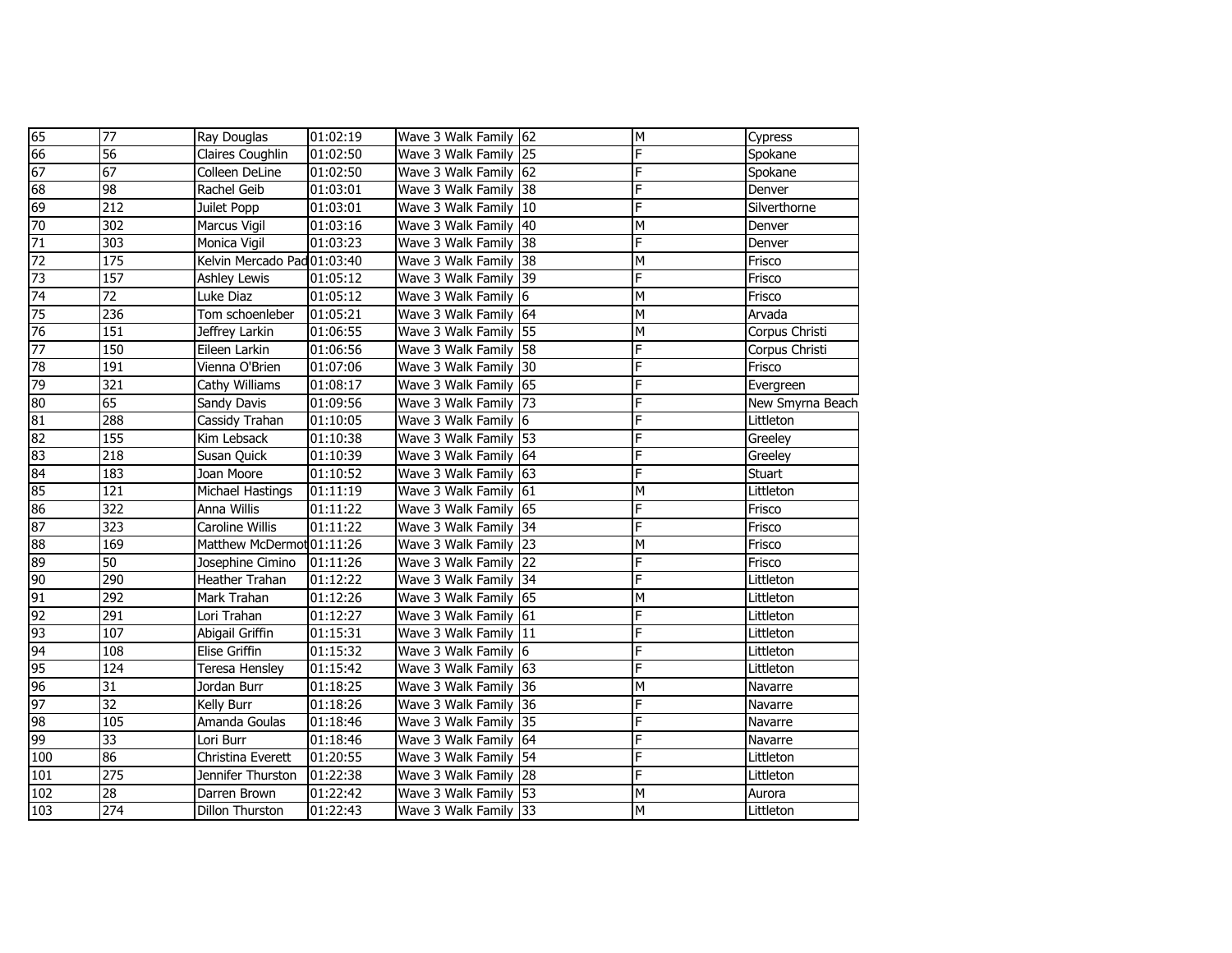| 104             | 30               | <b>SHANA BULLOCK</b>                                                     | 01:22:44    | Wave 3 Walk Family 44 |                 | F      | <b>AURORA</b>   |
|-----------------|------------------|--------------------------------------------------------------------------|-------------|-----------------------|-----------------|--------|-----------------|
| 105             | 334              | <b>Emily Congel</b>                                                      | 01:24:26    | Wave 3 Walk Family 50 |                 | F      | Copper Mountain |
| 106             | 332              | <b>Patty Greenwell</b>                                                   | 01:24:31    | Wave 3 Walk Family 58 |                 | F      | Frisco          |
| 107             | 331              | Paige Greenwell                                                          | 01:24:33    | Wave 3 Walk Family 20 |                 | F      | Frisco          |
| 108             | 333              | Jim Greenwell                                                            | 01:24:35    | Wave 3 Walk Family 59 |                 | M      | Frisco          |
|                 |                  |                                                                          |             |                       |                 |        |                 |
|                 |                  |                                                                          |             |                       |                 |        |                 |
|                 |                  | WAVE 1 RUNNER Top Females Overall based on Gun Elapsed time              |             |                       |                 |        |                 |
| <b>Place</b>    | Bib#             | <b>Name</b>                                                              | <b>Time</b> | <b>Division</b>       | Age             | Gender | <b>City</b>     |
| 1               | 370              | <b>Emily Demarco</b>                                                     | 00:25:51    | Wave 1 Runner         | $\overline{23}$ |        | Ipswich         |
| $\overline{2}$  | 202              | Kati Petry                                                               | 00:27:58    | Wave 1 Runner         | 37              | F      | Golden          |
| 3               | 164              | <b>Corry Marcincin</b>                                                   | 00:29:21    | Wave 1 Runner         | 37              | F      | Frisco          |
|                 |                  |                                                                          |             |                       |                 |        |                 |
|                 |                  | WAVE 1 RUNNER Age Group Results for 19 & Under based on Gun Elapsed time |             |                       |                 |        |                 |
| <b>Place</b>    | Bib#             | <b>Name</b>                                                              | <b>Time</b> | <b>Division</b>       | Age             | Gender | <b>City</b>     |
| $\mathbf{1}$    | 300              | Mya Vigil                                                                | 00:44:10    | Wave 1 Runner         | 14              | F      | Denver          |
| $\overline{2}$  | 366              | Kristen Hackos                                                           | 00:47:35    | Wave 1 Runner         | 19              | F      | Broomfield      |
|                 |                  |                                                                          |             |                       |                 |        |                 |
|                 |                  | WAVE 1 RUNNER Age Group Results for 20-29 based on Gun Elapsed time      |             |                       |                 |        |                 |
| <b>Place</b>    | Bib#             | <b>Name</b>                                                              | <b>Time</b> | <b>Division</b>       | Age             | Gender | <b>City</b>     |
| 1               | $\overline{13}$  | Jacqueline Black                                                         | 00:29:32    | Wave 1 Runner         | 28              | F      | Breckenridge    |
| $\overline{2}$  | 66               | Chelsie DeLine                                                           | 00:32:11    | Wave 1 Runner         | 29              | F      | Spokane         |
| 3               | $\overline{270}$ | Grace Thompson                                                           | 00:33:45    | Wave 1 Runner         | 22              | F      |                 |
| $\overline{4}$  | 369              | Carissa Weliver                                                          | 00:34:44    | Wave 1 Runner         | $\overline{26}$ | F      | Silverthorne    |
| $\overline{5}$  | 367              | <b>Shelby Stableford</b>                                                 | 00:34:45    | Wave 1 Runner         | 28              | E      | Silverthorne    |
| $6\overline{6}$ | 313              | Sydney Westgard                                                          | 00:35:52    | Wave 1 Runner         | 22              | F      | Golden          |
| 7               | 88               | Adrianna Farnen                                                          | 00:37:50    | Wave 1 Runner         | 28              | F      | Edwards         |
| 8               | 198              | Nadia Panossian                                                          | 00:44:23    | Wave 1 Runner         | $\overline{28}$ | F      | Denver          |
|                 |                  |                                                                          |             |                       |                 |        |                 |
|                 |                  | WAVE 1 RUNNER Age Group Results for 30-39 based on Gun Elapsed time      |             |                       |                 |        |                 |
| <b>Place</b>    | Bib#             | <b>Name</b>                                                              | <b>Time</b> | <b>Division</b>       | Age             | Gender | <b>City</b>     |
| 1               | 329              | Seneca Zamora                                                            | 00:30:38    | Wave 1 Runner         | 34              | F      | Silverthorne    |
| $\overline{2}$  | 248              | Taneil Sisco-Dennis 00:32:46                                             |             | Wave 1 Runner         | 39              | F      | Silverthorne    |
| 3               | 110              | Renee Griffin                                                            | 00:33:30    | Wave 1 Runner         | 39              | F      | Littleton       |
| $\overline{4}$  | 368              | Leslie Phillips                                                          | 00:34:42    | Wave 1 Runner         | 31              | F      | Silverthorne    |
| 5               | 231              | Cassandra Rusche 00:34:50                                                |             | Wave 1 Runner         | 39              | E      | Littleton       |
| 6               | 251              | Carling Spelhaug                                                         | 00:35:50    | Wave 1 Runner         | $\overline{36}$ | F      | Carbondale      |
| 7               | 82               | <b>Mahlon Dysart</b>                                                     | 00:36:40    | Wave 1 Runner         | 33              | F      | Dillon          |
| 8               | $\overline{172}$ | <b>Emily McGrath</b>                                                     | 00:37:19    | Wave 1 Runner         | $\overline{35}$ | F      | Cedar Rapids    |
| 9               | 228              | Mandy Rubin                                                              | 00:38:56    | Wave 1 Runner         | 36              | F      | Denver          |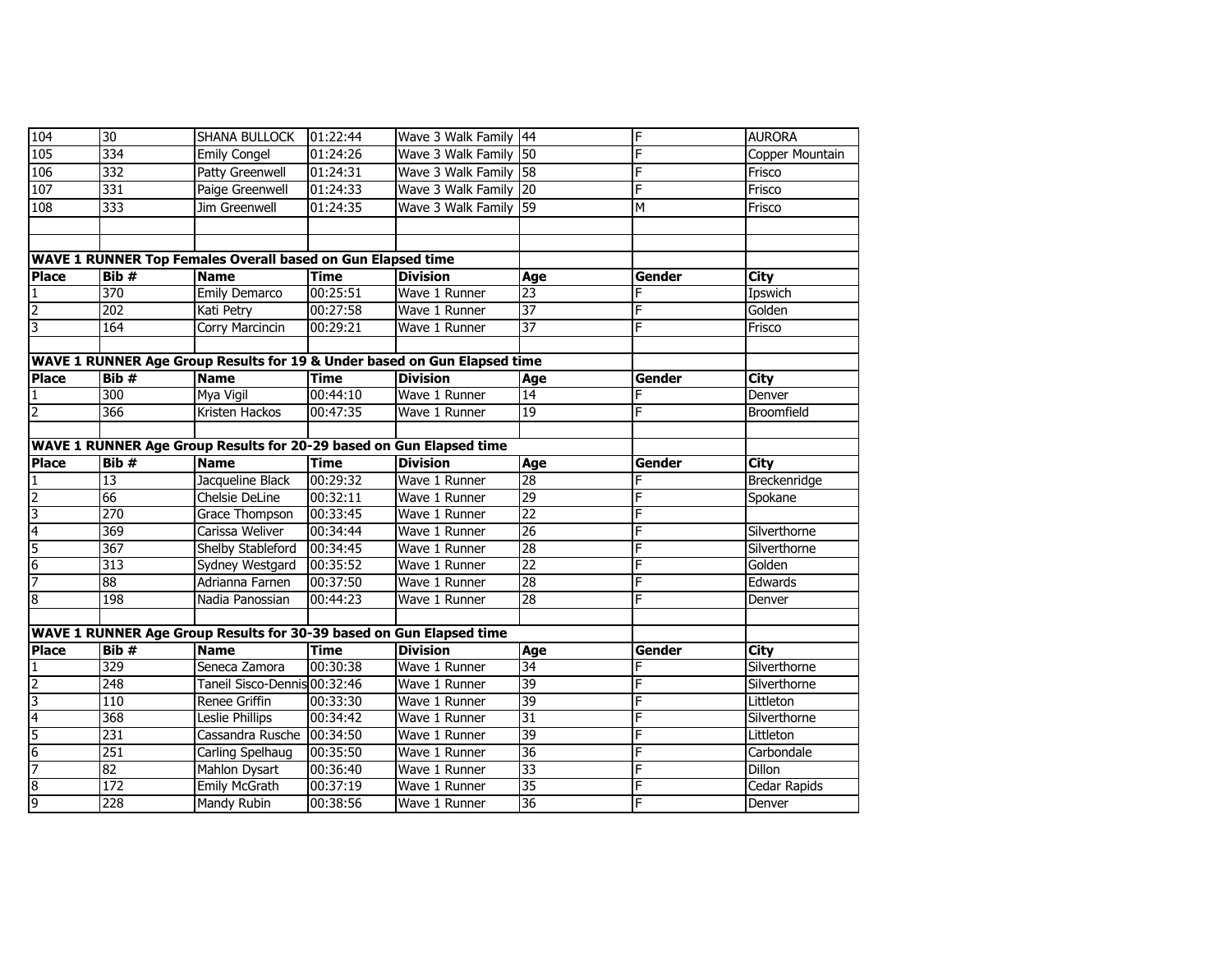| 10             | 137              | Laura Humen                                                         | 00:41:27    | Wave 1 Runner   | 33              | F             | Frisco            |
|----------------|------------------|---------------------------------------------------------------------|-------------|-----------------|-----------------|---------------|-------------------|
| 11             | 197              | Leila Panossian                                                     | 00:44:23    | Wave 1 Runner   | 33              | F             | Colorado Springs  |
| 12             | 268              | Tori Sutton                                                         | 00:45:11    | Wave 1 Runner   | 31              | F             | Castle Rock       |
|                |                  |                                                                     |             |                 |                 |               |                   |
|                |                  | WAVE 1 RUNNER Age Group Results for 40-49 based on Gun Elapsed time |             |                 |                 |               |                   |
| <b>Place</b>   | Bib#             | <b>Name</b>                                                         | <b>Time</b> | <b>Division</b> | Age             | Gender        | City              |
| 1              | 263              | Carrie Strand                                                       | 00:32:55    | Wave 1 Runner   | $\overline{46}$ | F             | Thornton          |
| $\overline{2}$ | 260              | <b>LORI STIEB</b>                                                   | 00:34:38    | Wave 1 Runner   | 48              | F             | Thornton          |
| 3              | 219              | <b>Barb Rahmlow</b>                                                 | 00:35:49    | Wave 1 Runner   | 49              | F             | Suamico           |
| $\overline{4}$ | 227              | Liz Roberts                                                         | 00:40:40    | Wave 1 Runner   | 41              | F             | Frisco            |
| 5              | $\overline{143}$ | amy King                                                            | 00:41:48    | Wave 1 Runner   | 43              | F             | Colorado Springs  |
| 6              | 104              | Stephanie Gladden 00:57:19                                          |             | Wave 1 Runner   | $\overline{45}$ | F             | Golden            |
|                |                  |                                                                     |             |                 |                 |               |                   |
|                |                  | WAVE 1 RUNNER Age Group Results for 50-59 based on Gun Elapsed time |             |                 |                 |               |                   |
| <b>Place</b>   | Bib#             | <b>Name</b>                                                         | <b>Time</b> | <b>Division</b> | Age             | Gender        | City              |
| 1              | 317              | Elizabeth Widner                                                    | 00:32:54    | Wave 1 Runner   | $\overline{57}$ | F             | Denver            |
| $\overline{2}$ | 276              | <b>Barb Tilka</b>                                                   | 00:33:15    | Wave 1 Runner   | 59              |               | Frisco            |
| 3              | 131              | Caryn Honig                                                         | 00:35:08    | Wave 1 Runner   | 57              | F             | Houston           |
| 4              | 46               | Michelle Chapman 00:38:21                                           |             | Wave 1 Runner   | 53              | F             | Colorado Springs  |
| 5              | 195              | Pamela Paling                                                       | 00:38:37    | Wave 1 Runner   | 54              |               | Frisco            |
| $\overline{6}$ | 96               | Kristi Garner                                                       | 00:40:30    | Wave 1 Runner   | 53              |               | Greenwood Village |
| 7              | 59               | Kimberly Creedon                                                    | 00:48:01    | Wave 1 Runner   | $\overline{56}$ | F             | Denver            |
| 8              | 279              | Chonne Todd                                                         | 00:49:53    | Wave 1 Runner   | 54              | F             | Colorado Springs  |
|                |                  |                                                                     |             |                 |                 |               |                   |
|                |                  | WAVE 1 RUNNER Age Group Results for 60-69 based on Gun Elapsed time |             |                 |                 |               |                   |
| <b>Place</b>   | Bib #            | <b>Name</b>                                                         | <b>Time</b> | <b>Division</b> | Age             | Gender        | City              |
|                | 80               | Sheila Ducello                                                      | 00:40:38    | Wave 1 Runner   | 65              |               | Aurora            |
| $\overline{2}$ | 116              | KIm Haege                                                           | 00:41:44    | Wave 1 Runner   | 60              |               | Frisco            |
| 3              | $\overline{278}$ | Alison Tobin                                                        | 00:44:47    | Wave 1 Runner   | 61              | F             | Denver            |
| $\overline{4}$ | $\overline{19}$  | Sue Bouck                                                           | 00:46:03    | Wave 1 Runner   | 62              | F             | Greenwood Village |
|                |                  |                                                                     |             |                 |                 |               |                   |
|                |                  | WAVE 1 RUNNER Age Group Results for 70+ based on Gun Elapsed time   |             |                 |                 |               |                   |
| <b>Place</b>   | Bib #            | <b>Name</b>                                                         | <b>Time</b> | <b>Division</b> | Age             | Gender        | <b>City</b>       |
|                | 176              | Joanne michalski                                                    | 00:49:39    | Wave 1 Runner   | 70              | F             | dillon            |
|                |                  |                                                                     |             |                 |                 |               |                   |
|                |                  | WAVE 1 RUNNER Top Males Overall based on Gun Elapsed time           |             |                 |                 |               |                   |
| <b>Place</b>   | Bib #            | <b>Name</b>                                                         | Time        | <b>Division</b> | Age             | <b>Gender</b> | City              |
| 1              | 350              | Dacen Wach                                                          | 00:24:00    | Wave 1 Runner   | 16              | Iм            | Longmont          |
| $\overline{2}$ | 365              | Nathan Hackos                                                       | 00:26:50    | Wave 1 Runner   | $\overline{51}$ | M             | Silverthorne      |
| 3              | 126              | <b>Bryan Hilton</b>                                                 | 00:27:08    | Wave 1 Runner   | 35              | M             | Frisco            |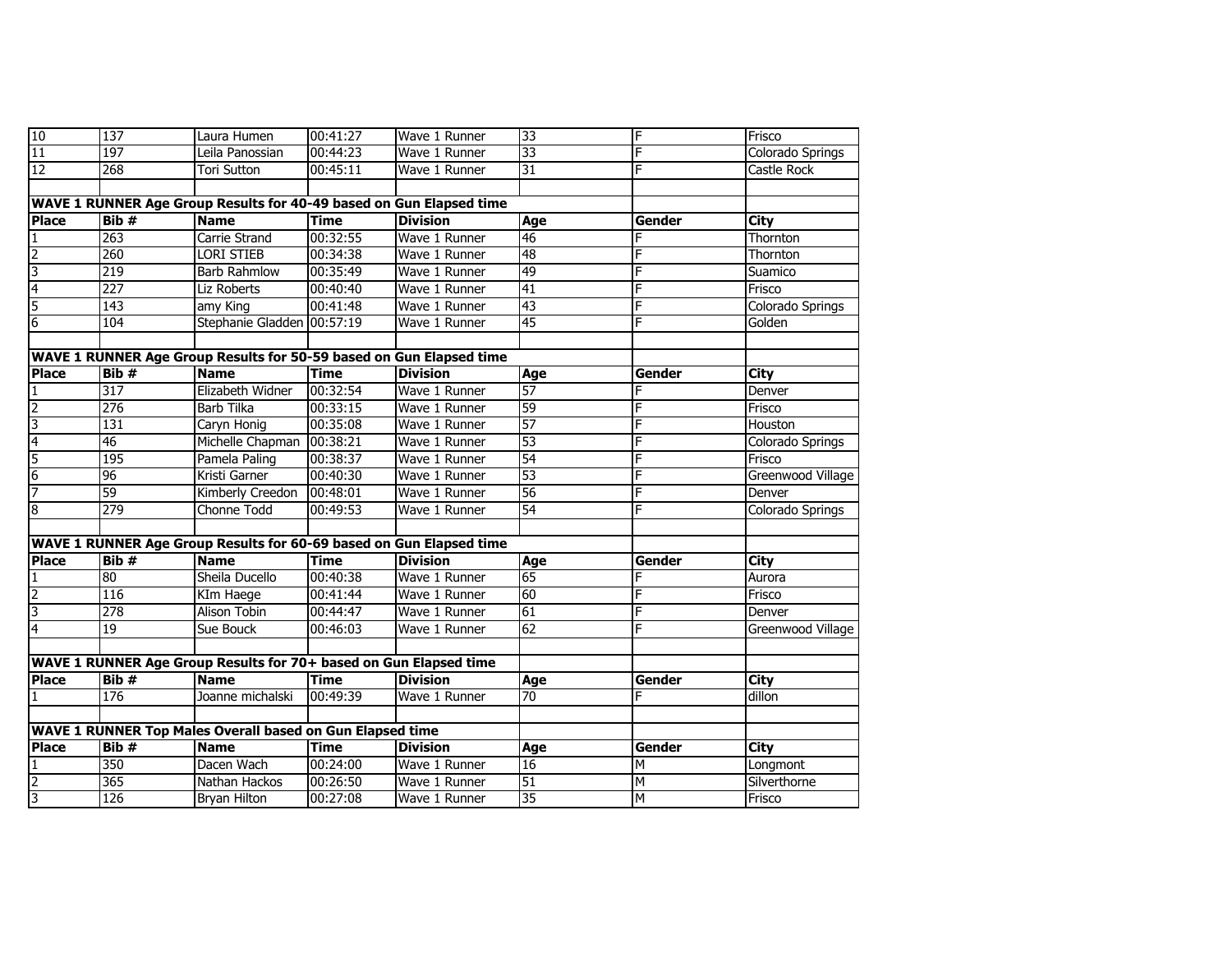|                         |                  | WAVE 1 RUNNER Age Group Results for 19 & Under based on Gun Elapsed time |             |                 |                 |        |                      |
|-------------------------|------------------|--------------------------------------------------------------------------|-------------|-----------------|-----------------|--------|----------------------|
| <b>Place</b>            | Bib#             | <b>Name</b>                                                              | <b>Time</b> | <b>Division</b> | Age             | Gender | City                 |
| 1                       | 225              | Jensen Riederer                                                          | 00:27:47    | Wave 1 Runner   | 15              | M      | Breckenridge         |
| $\overline{2}$          | $\overline{271}$ | JL thompson                                                              | 00:28:58    | Wave 1 Runner   | 19              | M      | elizabeth            |
| 3                       | 351              | Oran Moore                                                               | 00:30:10    | Wave 1 Runner   | 16              | M      | Moab                 |
| $\overline{4}$          | 381              | Sean Zavala                                                              | 00:32:20    | Wave 1 Runner   | 15              | M      | Boulder              |
| 5                       | 230              | <b>Ian Rusche</b>                                                        | 00:33:57    | Wave 1 Runner   | 17              | M      | Littleton            |
| 6                       | 311              | <b>Ethan Werts</b>                                                       | 00:34:30    | Wave 1 Runner   | 15              | M      | <b>Russell</b>       |
| 7                       | 352              | <b>Liam Knowles</b>                                                      | 00:37:02    | Wave 1 Runner   | 16              | M      | Moab                 |
| $\overline{8}$          | 293              | cohen troge                                                              | 00:37:08    | Wave 1 Runner   | $\overline{12}$ | М      | Frisco               |
| 9                       | 109              | Ryan Griffin                                                             | 00:38:49    | Wave 1 Runner   | 11              | М      | Littleton            |
| 10                      | 280              | Gavin Todd                                                               | 00:48:24    | Wave 1 Runner   | 18              | M      | Colorado Springs     |
| 11                      | 103              | <b>Macklin Gladden</b>                                                   | 00:57:18    | Wave 1 Runner   | 6               | M      | Golden               |
| 12                      | 346              | Max Hatfield                                                             | 01:05:50    | Wave 1 Runner   | $\overline{17}$ | М      | Frisco               |
|                         |                  |                                                                          |             |                 |                 |        |                      |
|                         |                  | WAVE 1 RUNNER Age Group Results for 20-29 based on Gun Elapsed time      |             |                 |                 |        |                      |
| <b>Place</b>            | Bib#             | <b>Name</b>                                                              | <b>Time</b> | <b>Division</b> | Age             | Gender | City                 |
| $\mathbf{1}$            | 360              | <b>Joe Slatterv</b>                                                      | 00:31:58    | Wave 1 Runner   | 23              | М      | Кc                   |
| $\overline{c}$          | 380              | Joaquin Zavala                                                           | 00:32:20    | Wave 1 Runner   | 23              | M      | Boulder              |
| 3                       | $\overline{272}$ | <b>Will Thompson</b>                                                     | 00:36:38    | Wave 1 Runner   | 23              | M      | Morrison             |
| $\overline{4}$          | 267              | <b>Hamilton Sutton</b>                                                   | 00:37:31    | Wave 1 Runner   | 28              | M      | Castle Rock          |
|                         |                  |                                                                          |             |                 |                 |        |                      |
|                         |                  | WAVE 1 RUNNER Age Group Results for 30-39 based on Gun Elapsed time      |             |                 |                 |        |                      |
| <b>Place</b>            | Bib #            | <b>Name</b>                                                              | <b>Time</b> | <b>Division</b> | Age             | Gender | City                 |
| 1                       | $\overline{38}$  | Kyle Carnahan                                                            | 00:28:26    | Wave 1 Runner   | 36              | М      | Frisco               |
| $\overline{2}$          | 111              | Eric Gunderson                                                           | 00:29:27    | Wave 1 Runner   | 35              | M      | <b>Woodland Park</b> |
| 3                       | 173              | Murphy McGrath                                                           | 00:30:10    | Wave 1 Runner   | $\overline{37}$ | M      | <b>Cedar Rapids</b>  |
| $\overline{\mathbf{4}}$ | 233              | scott sajowitz                                                           | 00:46:18    | Wave 1 Runner   | 37              | M      | denver               |
| $\overline{5}$          | 289              | Michael Trahan                                                           | 01:15:38    | Wave 1 Runner   | 36              | M      | Littleton            |
|                         |                  |                                                                          |             |                 |                 |        |                      |
|                         |                  | WAVE 1 RUNNER Age Group Results for 40-49 based on Gun Elapsed time      |             |                 |                 |        |                      |
| <b>Place</b>            | Bib#             | <b>Name</b>                                                              | <b>Time</b> | <b>Division</b> | Age             | Gender | City                 |
| 1                       | 184              | Jody Nelson                                                              | 00:27:17    | Wave 1 Runner   | 45              | M      | Frisco               |
| $\overline{2}$          | 359              | Aaron Lowe                                                               | 00:27:52    | Wave 1 Runner   | 40              | М      | Frisco               |
| 3                       | 130              | Mike Hollingsed                                                          | 00:28:20    | Wave 1 Runner   | 42              | M      | Breckenridge         |
| $\overline{4}$          | 69               | Jared Dennis                                                             | 00:29:07    | Wave 1 Runner   | 44              | M      | Silverthorne         |
| 5                       | 297              | Ryan Van Gundy                                                           | 00:30:54    | Wave 1 Runner   | 40              | М      | Frisco               |
| 6                       | 295              | Sam troge                                                                | 00:37:21    | Wave 1 Runner   | 43              | M      | Frisco               |
| 7                       | $\overline{83}$  | <b>Jason Eaves</b>                                                       | 00:40:04    | Wave 1 Runner   | 40              | М      | Frisco               |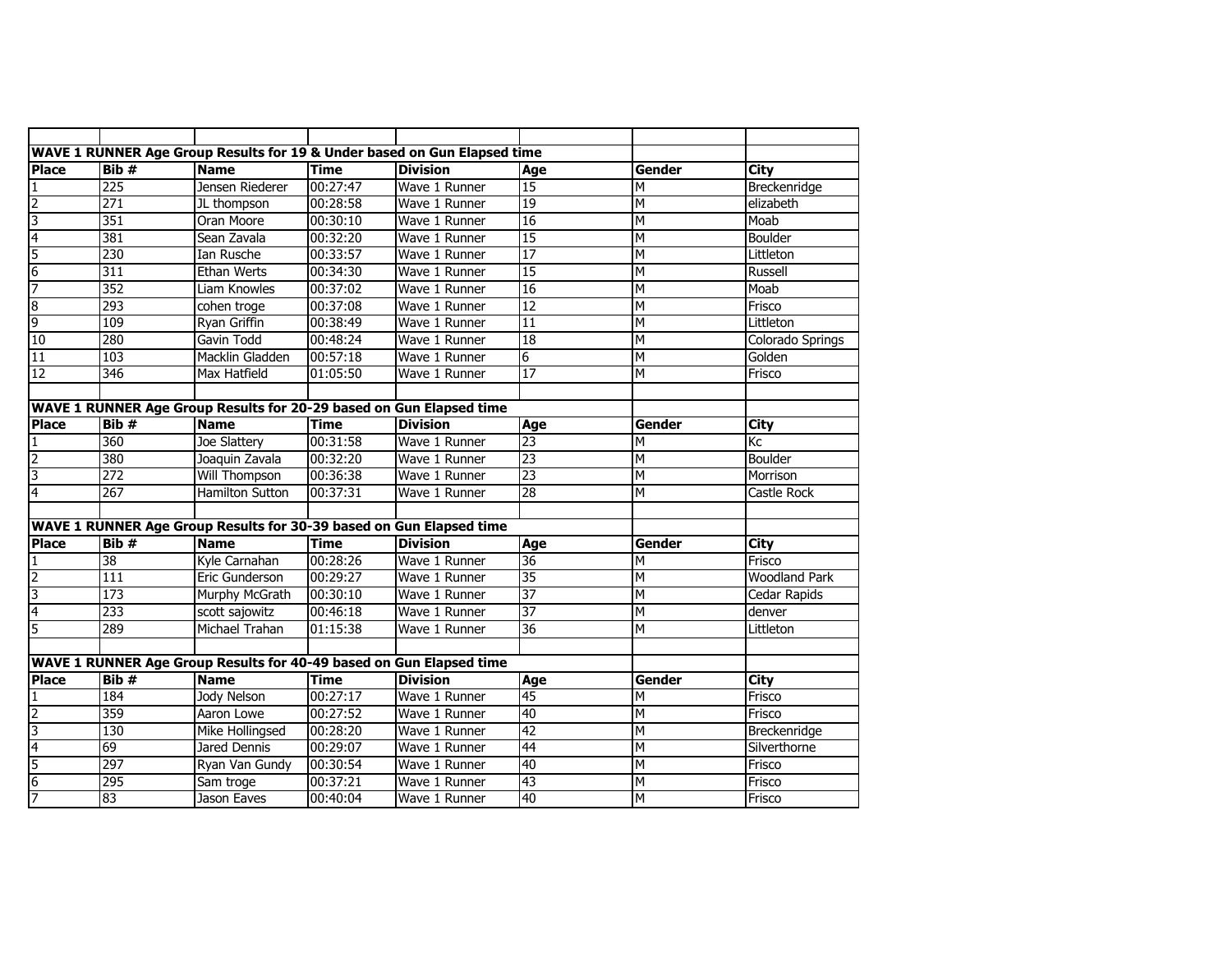| $\overline{8}$ | 262              | <b>Ben Strand</b>                                                     | 00:40:08    | Wave 1 Runner   | 47  | Σ      | Thornton               |
|----------------|------------------|-----------------------------------------------------------------------|-------------|-----------------|-----|--------|------------------------|
| 9              | 185              | Adam Neustaedter 00:40:41                                             |             | Wave 1 Runner   | 43  | M      | Frisco                 |
| 10             | 312              | <b>Kelley Werts</b>                                                   | 00:43:57    | Wave 1 Runner   | 48  | M      | Russell                |
|                |                  |                                                                       |             |                 |     |        |                        |
|                |                  | WAVE 1 RUNNER Age Group Results for 50-59 based on Gun Elapsed time   |             |                 |     |        |                        |
| <b>Place</b>   | Bib#             | <b>Name</b>                                                           | <b>Time</b> | <b>Division</b> | Age | Gender | City                   |
| 1              | 261              | S. Stover                                                             | 00:30:49    | Wave 1 Runner   | 59  | Σ      | Frisco                 |
| $\overline{2}$ | 382              | Miguel Zavala                                                         | 00:32:20    | Wave 1 Runner   | 54  | М      | Boulder                |
| 3              | 259              | Jeff Stieb                                                            | 00:34:38    | Wave 1 Runner   | 50  | M      | Thornton               |
| $\overline{4}$ | 140              | Thomas Jamison                                                        | 00:34:48    | Wave 1 Runner   | 54  | М      | Littleton              |
| 5              | 363              | Tom Oconnor                                                           | 00:36:38    | Wave 1 Runner   | 54  | M      | Littleton              |
| $\overline{6}$ | 47               | Neil Chapman                                                          | 00:38:21    | Wave 1 Runner   | 54  | М      | Colorado Springs       |
| 7              | 324              | Doug Wojcik                                                           | 00:40:03    | Wave 1 Runner   | 55  | M      | McLean                 |
| 8              | 281              | Michael Todd                                                          | 00:41:25    | Wave 1 Runner   | 52  | M      | Colorado Springs       |
| 9              | 97               | Marshall Garner                                                       | 00:45:21    | Wave 1 Runner   | 54  | M      | Greenwood Village      |
|                |                  |                                                                       |             |                 |     |        |                        |
|                |                  | WAVE 1 RUNNER Age Group Results for 60-69 based on Gun Elapsed time   |             |                 |     |        |                        |
| <b>Place</b>   | Bib#             | <b>Name</b>                                                           | <b>Time</b> | <b>Division</b> | Age | Gender | City                   |
| $\mathbf{1}$   | 156              | Grant Lejonvarn                                                       | 00:31:18    | Wave 1 Runner   | 60  | M      | Denver                 |
| $\overline{2}$ | $\overline{58}$  | <b>Bill Creedon</b>                                                   | 00:44:46    | Wave 1 Runner   | 61  | M      | Denver                 |
| 3              | 18               | Christopher Bouck                                                     | 00:45:14    | Wave 1 Runner   | 62  | M      | Greenwood Village      |
|                |                  |                                                                       |             |                 |     |        |                        |
|                |                  | WAVE 1 RUNNER Age Group Results for 70+ based on Gun Elapsed time     |             |                 |     |        |                        |
| <b>Place</b>   | Bib#             | <b>Name</b>                                                           | <b>Time</b> | <b>Division</b> | Age | Gender | <b>City</b>            |
| 1              | 95               | Kelvin Garfit                                                         | 00:31:59    | Wave 1 Runner   | 71  | M      | Frisco                 |
| $\overline{2}$ | 174              | Hugh Mcgregor                                                         | 00:35:59    | Wave 1 Runner   | 70  | М      | Frisco                 |
| س              | 320              | <b>James Williams</b>                                                 | 00:38:20    | Wave 1 Runner   | 71  | M      | Evergreen              |
|                |                  |                                                                       |             |                 |     |        |                        |
|                |                  | WAVE 2 JOG Top Females Overall based on Gun Elapsed time              |             |                 |     |        |                        |
| <b>Place</b>   | Bib#             | <b>Name</b>                                                           | <b>Time</b> | <b>Division</b> | Age | Gender | <b>City</b>            |
| 1              | 373              | Eva Lorenz                                                            | 00:33:47    | Wave 2 Jog      | 15  | F      | <b>Highlands Ranch</b> |
| $\overline{2}$ | 43               | Cate Cavanaugh                                                        | 00:34:09    | Wave 2 Jog      | 36  | F      | Frisco                 |
| 3              | $\overline{375}$ | <b>Riley Hawk</b>                                                     | 00:34:27    | Wave 2 Jog      | 15  | F      | <b>Highlands Ranch</b> |
|                |                  |                                                                       |             |                 |     |        |                        |
|                |                  | WAVE 2 JOG Age Group Results for 19 & Under based on Gun Elapsed time |             |                 |     |        |                        |
| <b>Place</b>   | Bib#             | <b>Name</b>                                                           | <b>Time</b> | <b>Division</b> | Age | Gender | City                   |
| $\mathbf{1}$   | 112              | Robyn Gusek                                                           | 00:37:17    | Wave 2 Jog      | 16  |        | Denver                 |
| $\overline{2}$ | 205              | Clara Pickford                                                        | 00:38:44    | Wave 2 Jog      | 14  | F      | Thornton               |
| 3              | 113              | <b>Abbie Gusek</b>                                                    | 00:40:03    | Wave 2 Jog      | 19  | F      | Denver                 |
| $\overline{4}$ | 306              | <b>Brynley Warta</b>                                                  | 00:42:17    | Wave 2 Jog      | 13  | Ē      | <b>Highlands Ranch</b> |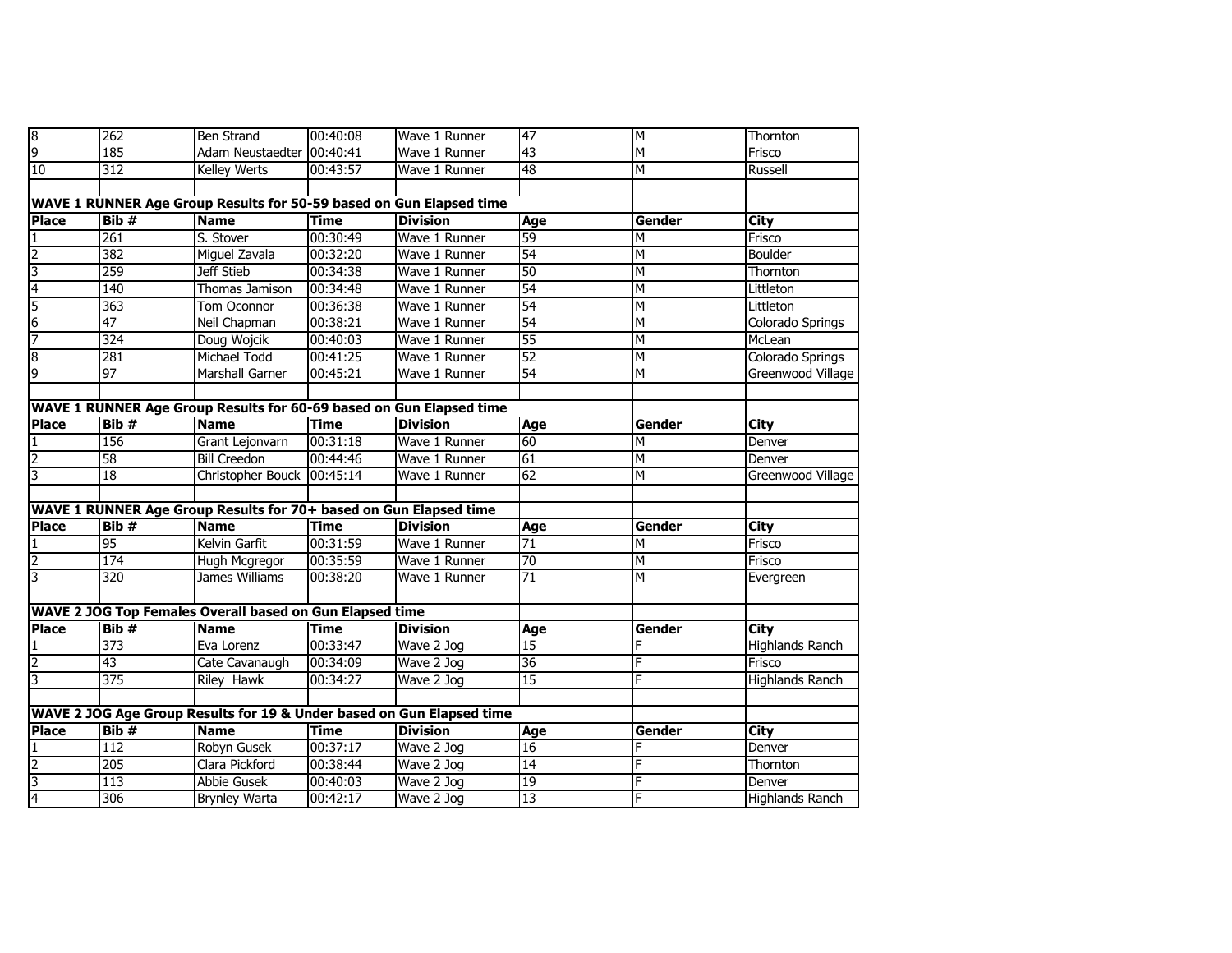| 5                                                                | 336             | Lily Hutz                                                        | 00:52:33    | Wave 2 Jog      | 14              | F      | <b>Highlands Ranch</b> |  |
|------------------------------------------------------------------|-----------------|------------------------------------------------------------------|-------------|-----------------|-----------------|--------|------------------------|--|
| $\overline{6}$                                                   | 378             | Emma Marsella                                                    | 01:03:21    | Wave 2 Jog      | 18              | E      | Carmel                 |  |
|                                                                  |                 |                                                                  |             |                 |                 |        |                        |  |
| WAVE 2 JOG Age Group Results for 20-29 based on Gun Elapsed time |                 |                                                                  |             |                 |                 |        |                        |  |
| <b>Place</b>                                                     | Bib #           | <b>Name</b>                                                      | <b>Time</b> | <b>Division</b> | Age             | Gender | City                   |  |
|                                                                  | 379             | <b>Brooklyn Webb</b>                                             | 00:37:00    | Wave 2 Jog      | 20              |        | Littleton              |  |
| $\overline{2}$                                                   | 357             | <b>Taylor Guse</b>                                               | 00:39:24    | Wave 2 Jog      | $\overline{27}$ | F      | Silverthorne           |  |
| 3                                                                | $\overline{78}$ | Carrie Douglass                                                  | 00:39:50    | Wave 2 Jog      | $\overline{24}$ | F      | Chicago                |  |
| $\overline{4}$                                                   | 4               | <b>KK Anderson</b>                                               | 00:39:51    | Wave 2 Jog      | 29              | F      | Breckenridge           |  |
| 5                                                                | 45              | Leanne Chapman                                                   | 00:42:41    | Wave 2 Jog      | $\overline{24}$ | F      | Frisco                 |  |
| 6                                                                | 60              | Mackenzie Cumbers 00:48:04                                       |             | Wave 2 Jog      | $\overline{22}$ | F      | De Pere                |  |
| 7                                                                | 296             | Olivia Ueda                                                      | 00:53:51    | Wave 2 Jog      | $\overline{25}$ | F      | Evergreen              |  |
| $\overline{8}$                                                   | 93              | Delaney Ganz                                                     | 00:54:03    | Wave 2 Jog      | $\overline{26}$ | F      | Colorado Springs       |  |
| 9                                                                | 138             | <b>Emily Huston</b>                                              | 01:02:22    | Wave 2 Jog      | $\overline{28}$ | F      | Colorado Springs       |  |
|                                                                  |                 |                                                                  |             |                 |                 |        |                        |  |
|                                                                  |                 | WAVE 2 JOG Age Group Results for 30-39 based on Gun Elapsed time |             |                 |                 |        |                        |  |
| <b>Place</b>                                                     | Bib #           | <b>Name</b>                                                      | <b>Time</b> | <b>Division</b> | Age             | Gender | City                   |  |
| 1                                                                | 371             | Christy Marsh                                                    | 00:36:22    | Wave 2 Jog      | $\overline{37}$ | F      | Cincinnati             |  |
| $\overline{2}$                                                   | 177             | Kari Micheel                                                     | 00:37:11    | Wave 2 Jog      | 39              |        | Breckenridge           |  |
| 3                                                                | 385             | Megan Wade                                                       | 00:39:50    | Wave 2 Jog      | 30              | F      | Denver                 |  |
| $\overline{4}$                                                   | $\overline{12}$ | Leah Bilquist                                                    | 00:40:11    | Wave 2 Jog      | 34              |        | Lakewood               |  |
| 5                                                                | 193             | <b>Valerie Oneal</b>                                             | 00:40:16    | Wave 2 Jog      | 38              | F      | Silverthorne           |  |
| $6\overline{6}$                                                  | 57              | Kelly Creech                                                     | 00:41:31    | Wave 2 Jog      | 38              | F      | Frisco                 |  |
| 7                                                                | 6               | Tara Barr                                                        | 00:41:38    | Wave 2 Jog      | 30              | F      | Breckenridge           |  |
| $\overline{8}$                                                   | 339             | Rita Baumgartner                                                 | 00:41:44    | Wave 2 Jog      | 36              |        | Frisco                 |  |
| 9                                                                | 136             | Leah Huiting                                                     | 00:43:21    | Wave 2 Jog      | 30              | F      | Denver                 |  |
| 10                                                               | 142             | Jeaneen Kappell                                                  | 00:43:22    | Wave 2 Jog      | 37              | F      | Dallas                 |  |
| 11                                                               | 244             | Kathrina Sienko                                                  | 00:45:47    | Wave 2 Jog      | 31              | E      | <b>Dillon</b>          |  |
| 12                                                               | 232             | Annie Sadler                                                     | 00:45:55    | Wave 2 Jog      | 32              | F      | <b>Dillon</b>          |  |
| 13                                                               | 44              | Francesca Cedillo                                                | 00:45:57    | Wave 2 Jog      | 33              | F      | Frisco                 |  |
| 14                                                               | 214             | Laine Potrykus                                                   | 00:47:47    | Wave 2 Jog      | 33              | F      | Littleton              |  |
| 15                                                               | 309             | Amanda Weber                                                     | 00:48:24    | Wave 2 Jog      | $\overline{33}$ | F      | Evergreen              |  |
| 16                                                               | 79              | Kendall Douglass                                                 | 00:48:38    | Wave 2 Jog      | 30              | F      | Chicago                |  |
| 17                                                               | 90              | Kendall Fosse                                                    | 00:48:38    | Wave 2 Jog      | 30              | F      | Denver                 |  |
| 18                                                               | 148             | Maggie Kopel                                                     | 00:49:31    | Wave 2 Jog      | 30              | F      | Harrison               |  |
| 19                                                               | 92              | Neeve Fuhrman                                                    | 00:49:33    | Wave 2 Jog      | 30              | F      | Arroyo Seco            |  |
| $\overline{20}$                                                  | 196             | Sarah Palmieri                                                   | 00:49:40    | Wave 2 Jog      | $\overline{37}$ | F      | Frisco                 |  |
| 21                                                               | 147             | Emily Koehn                                                      | 00:51:43    | Wave 2 Jog      | 38              | F      | McPherson              |  |
| 22                                                               | 85              | Lindsi Everett                                                   | 00:56:15    | Wave 2 Jog      | 31              | F      | Evergreen              |  |
| 23                                                               | 120             | <b>Brittney Harsha</b>                                           | 00:56:15    | Wave 2 Jog      | 32              | F      | Longmont               |  |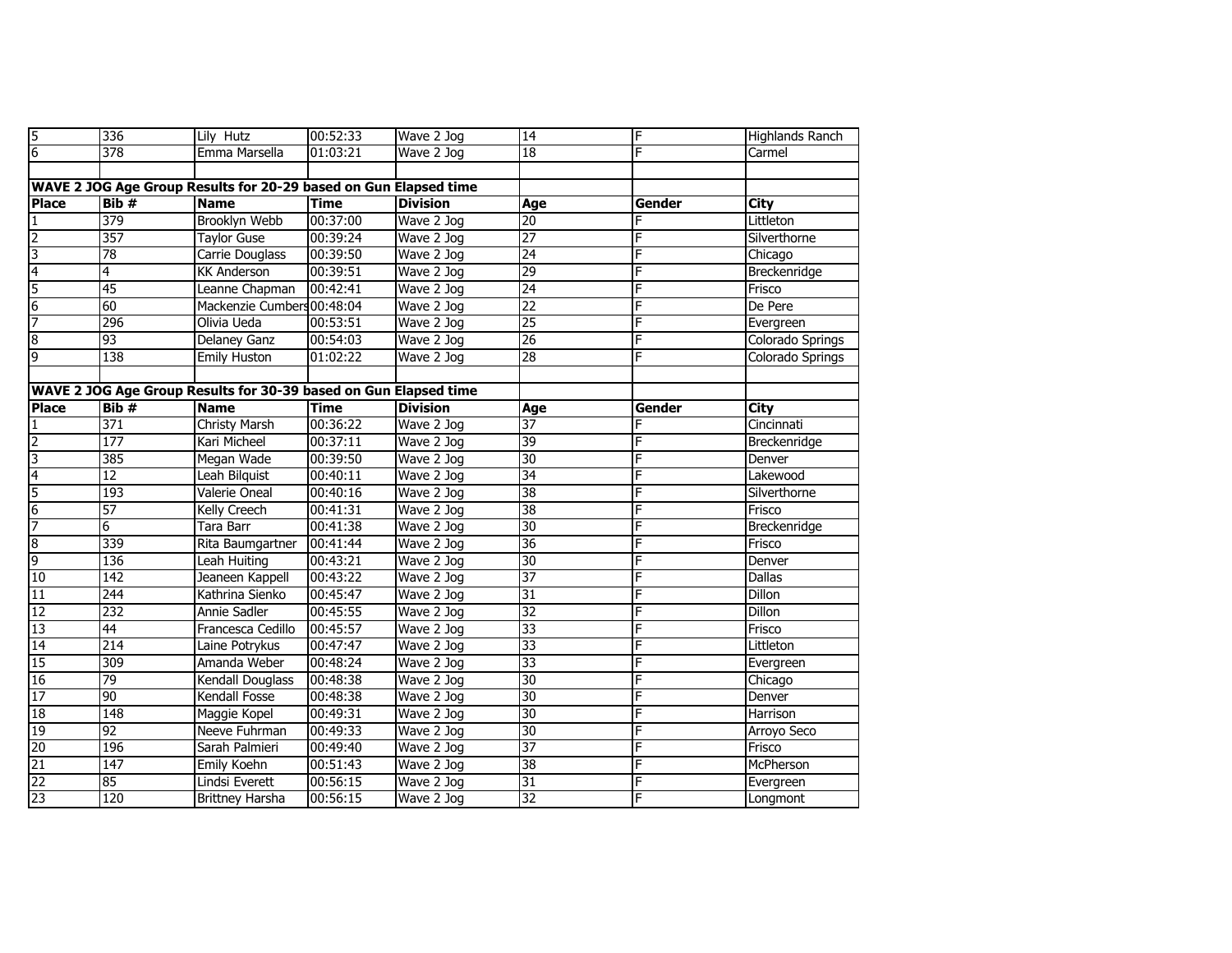| 24              | 256              | Ariella Stein                                                    | 01:02:22    | Wave 2 Jog      | 31              | F      | Golden                 |
|-----------------|------------------|------------------------------------------------------------------|-------------|-----------------|-----------------|--------|------------------------|
| 25              | $\overline{20}$  | Amy Brako                                                        | 01:08:26    | Wave 2 Jog      | $\overline{31}$ | Ē      | Littleton              |
|                 |                  |                                                                  |             |                 |                 |        |                        |
|                 |                  | WAVE 2 JOG Age Group Results for 40-49 based on Gun Elapsed time |             |                 |                 |        |                        |
| <b>Place</b>    | Bib #            | <b>Name</b>                                                      | <b>Time</b> | <b>Division</b> | Age             | Gender | City                   |
| $\mathbf{1}$    | 308              | Erin Warta                                                       | 00:36:32    | Wave 2 Jog      | 45              | F      | <b>Highlands Ranch</b> |
| $\overline{2}$  | 208              | LKathryn Pickford                                                | 00:37:46    | Wave 2 Jog      | 40              | F      | Thornton               |
| 3               | 294              | Laurie troge                                                     | 00:38:10    | Wave 2 Jog      | 43              | F      | Frisco                 |
| 4               | 186              | Emy Newman                                                       | 00:40:49    | Wave 2 Jog      | 48              | F      | Castle Rock            |
| 5               | 203              | <b>Cassidy Phillips</b>                                          | 00:40:57    | Wave 2 Jog      | 43              | F      | Denver                 |
| $6\overline{6}$ | $\overline{123}$ | Wendy Henley                                                     | 00:41:12    | Wave 2 Jog      | 49              | F      | MIDLOTHIAN             |
| 7               | 135              | Shannon Hudson                                                   | 00:41:26    | Wave 2 Jog      | 49              |        | Frisco                 |
| $\overline{8}$  | 210              | Sandy Pitchford                                                  | 00:41:38    | Wave 2 Jog      | 43              | F      | Jupiter                |
| 9               | 62               | Dana Darbyshire                                                  | 00:44:41    | Wave 2 Jog      | 46              | F      | Cincinnati             |
| 10              | 335              | Sheila Somani                                                    | 00:47:02    | Wave 2 Jog      | 46              | F      | Highlands Ranch        |
| 11              | 192              | Melissa Ohlhorst                                                 | 00:48:18    | Wave 2 Jog      | 44              | F      | Westminster            |
| 12              | 364              | Dara O'Connor                                                    | 00:49:41    | Wave 2 Jog      | 49              | F      | Littleton              |
| 13              | 29               | <b>Andrea Browne</b>                                             | 00:51:00    | Wave 2 Jog      | 40              | F      | Silverthorne           |
| 14              | 189              | Sophie Noorts                                                    | 00:53:53    | Wave 2 Jog      | 40              | F      | Silverthorne           |
| 15              | 1                | Melissa Adams                                                    | 01:07:36    | $Wave$ 2 Jog    | 44              | F      |                        |
| 16              | 319              | <b>Heather Williams</b>                                          | 01:10:53    | Wave 2 Jog      | 40              |        | Littleton              |
|                 |                  |                                                                  |             |                 |                 |        |                        |
|                 |                  | WAVE 2 JOG Age Group Results for 50-59 based on Gun Elapsed time |             |                 |                 |        |                        |
| <b>Place</b>    | Bib#             | <b>Name</b>                                                      | <b>Time</b> | <b>Division</b> | Age             | Gender | <b>City</b>            |
| $\mathbf{1}$    | 340              | Maria Wells                                                      | 00:37:16    | Wave 2 Jog      | 55              |        | Longmont               |
| $\overline{2}$  | 68               | Nicole Denczek                                                   | 00:38:45    | Wave 2 Jog      | 52              | F      | Frisco                 |
| 3               | 114              | Jodi Gusek                                                       | 00:39:26    | Wave 2 Jog      | $\overline{51}$ | F      | Denver                 |
| 4               | $\overline{27}$  | Lisa Brocard                                                     | 00:43:11    | Wave 2 Jog      | 50              |        | Littleton              |
| $\overline{5}$  | 282              | <b>Betsy Tomlinson</b>                                           | 00:43:18    | Wave 2 Jog      | 55              | F      | Breckenridge           |
| $6\overline{6}$ | 49               | Tammy Cibula                                                     | 00:44:17    | Wave 2 Jog      | 53              | F      | Colorado Springs       |
| 7               | $\overline{342}$ | Lisa Sherven                                                     | 00:44:32    | Wave 2 Jog      | 58              | F      | Madison                |
| $\overline{8}$  | 348              | Susan Rupp                                                       | 00:47:19    | Wave 2 Jog      | 51              | F      | Blair                  |
| 9               | 2                | Jenny Alltoft                                                    | 00:48:39    | Wave 2 Jog      | 54              | F      | Keystone               |
| 10              | 42               | Kristi Carvo                                                     | 00:50:44    | Wave 2 Jog      | 53              | F      | Broomfield             |
| 11              | $\overline{73}$  | Bernadette Dotson 00:50:49                                       |             | Wave 2 Jog      | 58              | F      | <b>Naples</b>          |
| 12              | 10               | Sarah Bell                                                       | 00:50:52    | Wave 2 Jog      | 50              | F      | Vail                   |
| $\overline{13}$ | 61               | Mary Cumbers                                                     | 00:56:50    | Wave 2 Jog      | 52              | F      | De Pere                |
| 14              | $\overline{51}$  | <b>Cherie Cook</b>                                               | 00:58:14    | Wave 2 Jog      | 50              | F      | Westfield              |
| 15              | 87               | Corinne Farnen                                                   | 00:59:02    | Wave 2 Jog      | 58              | F      | Edwards                |
| 16              | 162              | Kelly Mann                                                       | 00:59:29    | Wave 2 Jog      | 59              | F      | Kansas City            |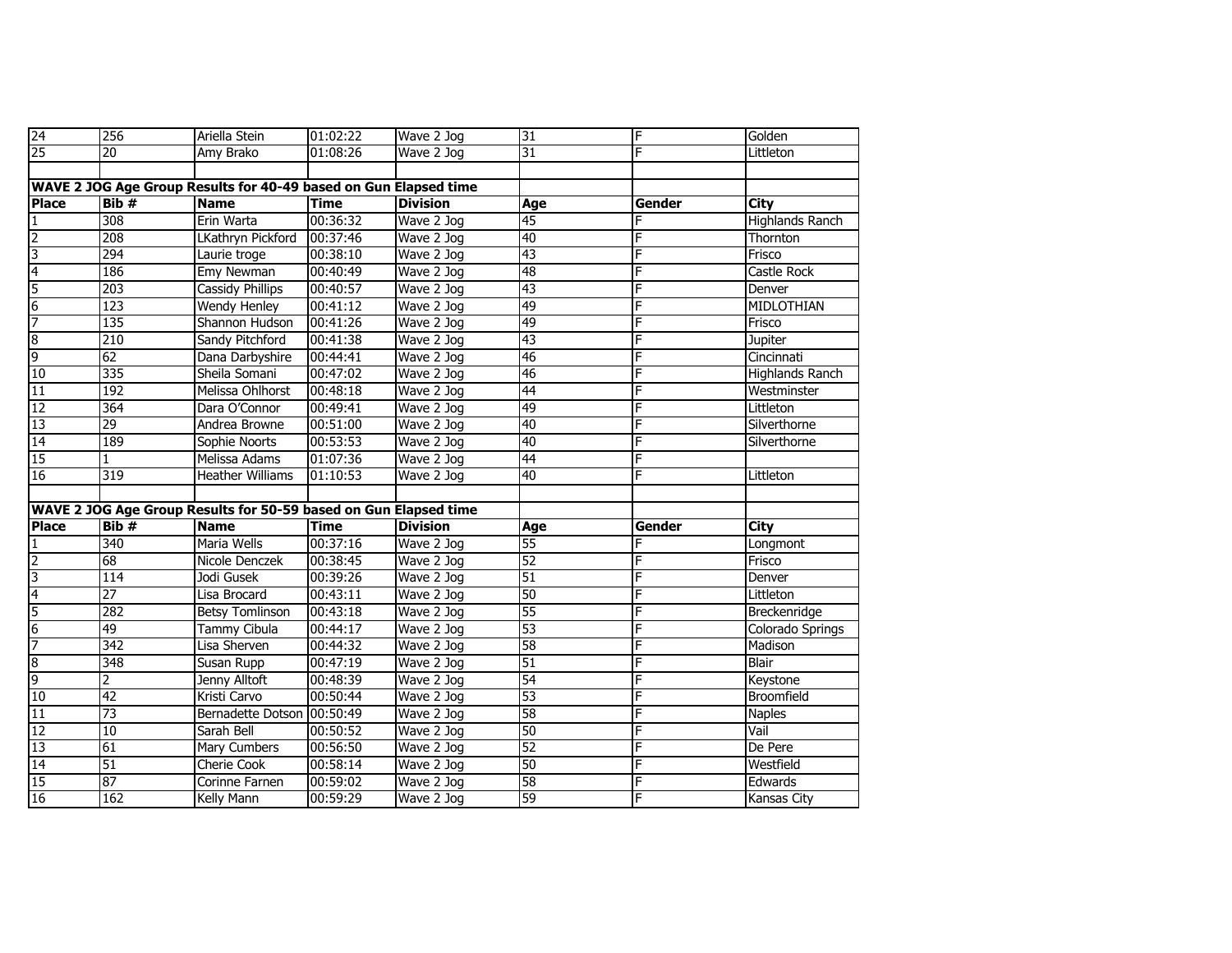| 17                             | 106                | Lauren Grady                                                          | 01:01:42             | Wave 2 Jog               | 50       |                | <b>Twin Lakes</b>      |
|--------------------------------|--------------------|-----------------------------------------------------------------------|----------------------|--------------------------|----------|----------------|------------------------|
| 18                             | $\overline{211}$   | Ellen Pomerantz                                                       | 01:04:43             | Wave 2 Jog               | 57       | F              | Frisco                 |
| 19                             | 269                | Karen Thomas                                                          | 01:06:43             | Wave 2 Jog               | 55       | F              | Santa Fe               |
| $\overline{20}$                | $\overline{247}$   | <b>Toy Silva</b>                                                      | 01:13:36             | Wave 2 Jog               | 50       | F              | denver                 |
|                                |                    |                                                                       |                      |                          |          |                |                        |
|                                |                    | WAVE 2 JOG Age Group Results for 60-69 based on Gun Elapsed time      |                      |                          |          |                |                        |
| <b>Place</b>                   | $\overline{Bib}$ # | <b>Name</b>                                                           | <b>Time</b>          | <b>Division</b>          | Age      | Gender         | City                   |
| $\mathbf{1}$                   | 190                | gretchen norton                                                       | 00:44:49             | Wave 2 Jog               | 60       |                | Silverthorne           |
| $\overline{2}$                 | 149                | Pamela Laidley                                                        | 00:44:55             | Wave 2 Jog               | 62       |                | Erie                   |
| 3                              | 215                | <b>Sharon Powell</b>                                                  | 00:49:10             | Wave 2 Jog               | 63       | F              | Breckenridge           |
| 4                              | 129                | liz hodson                                                            | 00:52:50             | Wave 2 Jog               | 65       | E              | Silverthorne           |
| 5                              | 94                 | Lori Ganz                                                             | 00:54:02             | Wave 2 Jog               | 63       |                | Colorado Springs       |
| $6\overline{6}$                | 81                 | Jan Dudley                                                            | 00:57:43             | Wave 2 Jog               | 67       |                | Silverthorne           |
| $\overline{7}$                 | $\overline{24}$    | Julie Britti                                                          | 01:31:32             | Wave 2 Jog               | 60       | F              | Frisco                 |
|                                |                    |                                                                       |                      |                          |          |                |                        |
|                                |                    | WAVE 2 JOG Age Group Results for 70+ based on Gun Elapsed time        |                      |                          |          |                |                        |
| <b>Place</b>                   | Bib#               | <b>Name</b>                                                           | <b>Time</b>          | <b>Division</b>          | Age      | Gender         | City                   |
| 1                              | $\overline{220}$   | Joyce Rees                                                            | 01:13:36             | Wave 2 Jog               | 82       | E              | denver                 |
|                                |                    |                                                                       |                      |                          |          |                |                        |
|                                |                    | <b>WAVE 2 JOG Top Males Overall based on Gun Elapsed time</b>         |                      |                          |          |                |                        |
|                                |                    |                                                                       |                      |                          |          |                |                        |
| <b>Place</b>                   | Bib#               | <b>Name</b>                                                           | <b>Time</b>          | <b>Division</b>          | Age      | Gender         | City                   |
| 1                              | 347                | <b>Gram Shick</b>                                                     | 00:27:06             | Wave 2 Jog               | 34       | M              | Breckenridge           |
| $\overline{2}$                 | 115                | Ronald Gusek                                                          | 00:27:09             | Wave 2 Jog               | 50       | М              | Denver                 |
| 3                              | $\overline{362}$   | Jake Silverman                                                        | 00:31:39             | Wave 2 Jog               | 10       | M              | Denver                 |
|                                |                    |                                                                       |                      |                          |          |                |                        |
|                                |                    | WAVE 2 JOG Age Group Results for 19 & Under based on Gun Elapsed time |                      |                          |          |                |                        |
| <b>Place</b>                   | Bib#               | <b>Name</b>                                                           | <b>Time</b>          | <b>Division</b>          | Age      | Gender         | City                   |
| $\mathbf{1}$                   | 245                | <b>Tristan Silva</b>                                                  | 00:31:40             | Wave 2 Jog               | 16       | M              | denver                 |
| $\overline{2}$                 | 206                | Owen Pickford                                                         | 00:35:51             | Wave 2 Jog               | 11       | M              | Thornton               |
| 3                              | 207                | <b>Brett Pickford</b>                                                 | 00:35:58             | Wave 2 Jog               | 10       | M              | Thornton               |
| $\overline{4}$                 | 246                | Johnathon Silva                                                       | 00:43:56             | Wave 2 Jog               | 18       | М              | denver                 |
| 5                              | 209                | Dylan Pitchford                                                       | 00:44:20             | Wave 2 Jog               | 12       | M              | <b>Jupiter</b>         |
| 6                              | 337                | Kiran Hutz                                                            | 00:45:20             | Wave 2 Jog               | 12       | М              | <b>Highlands Ranch</b> |
| 7                              | $\overline{242}$   | Everett Segura                                                        | 00:50:11             | Wave 2 Jog               | 13       | Ν              | Littleton              |
| 8                              | $\overline{377}$   | <b>Tyler Cook</b>                                                     | 01:03:21             | Wave 2 Jog               | 19       | $\overline{M}$ | Westfield              |
|                                |                    |                                                                       |                      |                          |          |                |                        |
|                                |                    | WAVE 2 JOG Age Group Results for 20-29 based on Gun Elapsed time      |                      |                          |          |                |                        |
| <b>Place</b>                   | Bib#               | <b>Name</b>                                                           | <b>Time</b>          | <b>Division</b>          | Age      | Gender         | City                   |
| $\mathbf{1}$<br>$\overline{2}$ | 358<br>277         | Joseph Orr<br>Justin Tillman                                          | 00:35:37<br>00:37:02 | Wave 2 Jog<br>Wave 2 Jog | 26<br>25 | M              | Silverthorne           |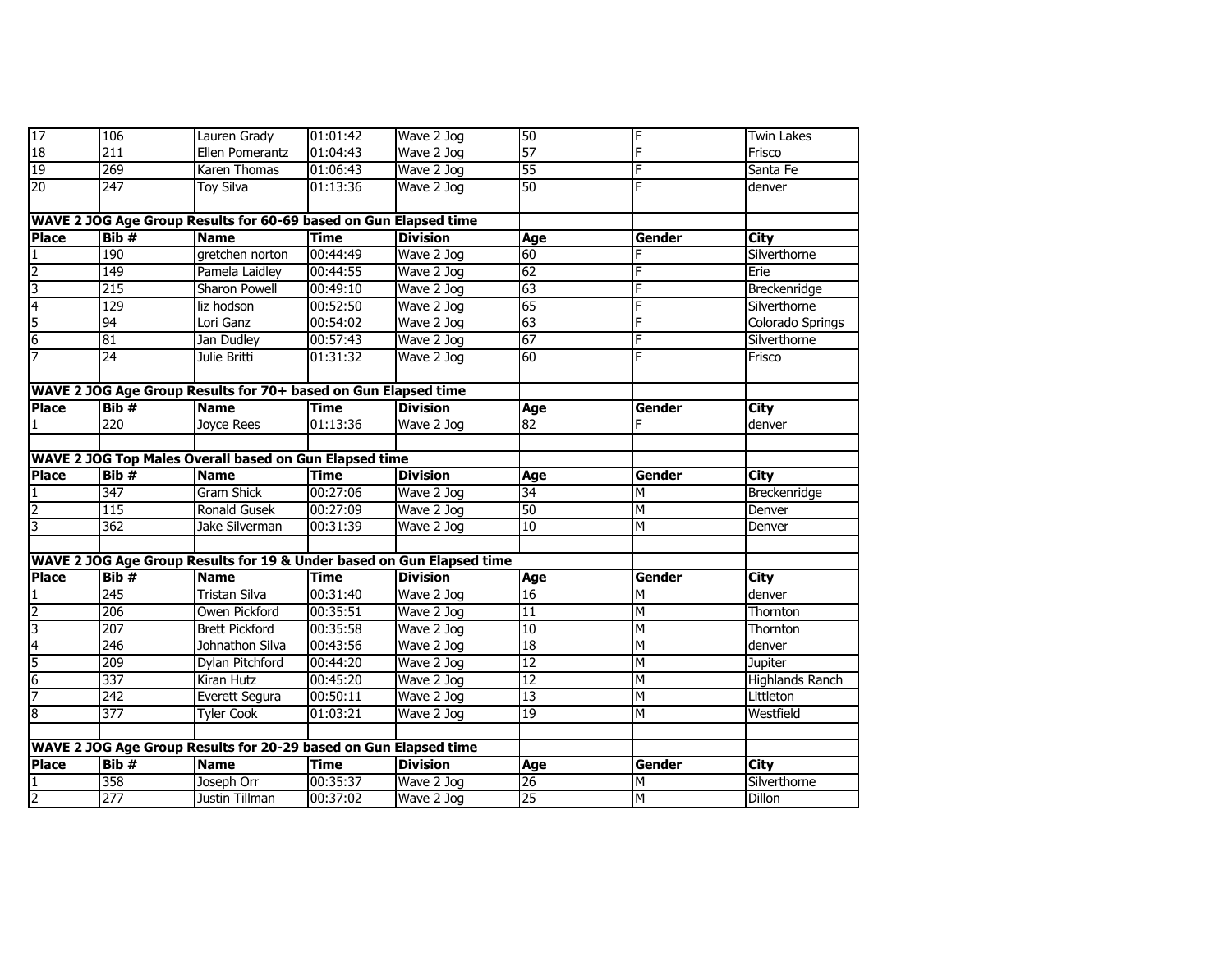| $\overline{3}$  | 229                | Alec Rubio                                                       | 00:38:23    | Wave 2 Jog      | 29              | M      | Dillon                 |
|-----------------|--------------------|------------------------------------------------------------------|-------------|-----------------|-----------------|--------|------------------------|
| 4               | 91                 | <b>Bill Freytag</b>                                              | 00:41:35    | Wave 2 Jog      | 29              | M      | Breckenridge           |
| 5               | $\overline{23}$    | Alexander Britti                                                 | 00:41:54    | Wave 2 Jog      | $\overline{21}$ | М      | Frisco                 |
| $6\overline{6}$ | 119                | Mathew Harpole                                                   | 00:49:22    | Wave 2 Jog      | $\overline{23}$ | М      | Southaven              |
| 7               | 118                | David Harper                                                     | 00:52:29    | Wave 2 Jog      | 28              | M      | Windsor                |
| 8               | $\overline{26}$    | Michael Patrick Brit 01:31:41                                    |             | Wave 2 Jog      | 23              | Μ      | Frisco                 |
|                 |                    |                                                                  |             |                 |                 |        |                        |
|                 |                    | WAVE 2 JOG Age Group Results for 30-39 based on Gun Elapsed time |             |                 |                 |        |                        |
| <b>Place</b>    | Bib#               | <b>Name</b>                                                      | <b>Time</b> | <b>Division</b> | Age             | Gender | <b>City</b>            |
| 1               | 146                | Alex Koehn                                                       | 00:33:46    | Wave 2 Jog      | 37              | M      | McPherson              |
| $\overline{2}$  | $\overline{141}$   | Matthew Jordan                                                   | 00:38:00    | Wave 2 Jog      | 33              | М      | Evergreen              |
| 3               | 213                | <b>Bobby Potrykus</b>                                            | 00:38:00    | Wave 2 Jog      | 33              | M      | Littleton              |
| $\overline{4}$  | 34                 | Shane Cann                                                       | 00:40:11    | Wave 2 Jog      | 31              | M      | Lakewood               |
| 5               | 7                  | Jon Becker                                                       | 00:41:58    | Wave 2 Jog      | 38              | М      | Englewood              |
| $6\overline{6}$ | 160                | Baker Logan                                                      | 00:43:21    | Wave 2 Jog      | 30              | M      | Denver                 |
| 7               | 315                | <b>Jesse Whitlock</b>                                            | 00:45:10    | Wave 2 Jog      | 32              | M      | <b>Dillon</b>          |
| 8               | 187                | robert newman                                                    | 00:46:01    | Wave 2 Jog      | 35              | M      | evergreen              |
| 9               | 310                | <b>Brian Weber</b>                                               | 00:48:23    | Wave 2 Jog      | 34              | M      | Evergreen              |
| 10              | 316                | <b>Brett Wible</b>                                               | 01:02:22    | Wave 2 Jog      | 32              | М      | Golden                 |
| 11              | 161                | Ryan Long                                                        | 01:02:24    | Wave 2 Jog      | 32              | M      | Colorado Springs       |
| 12              | $\overline{21}$    | Jeb Brako                                                        | 01:08:25    | Wave 2 Jog      | 33              | M      | Littleton              |
|                 |                    |                                                                  |             |                 |                 |        |                        |
|                 |                    | WAVE 2 JOG Age Group Results for 40-49 based on Gun Elapsed time |             |                 |                 |        |                        |
| <b>Place</b>    | Bib#               | <b>Name</b>                                                      | <b>Time</b> | <b>Division</b> | Age             | Gender | <b>City</b>            |
| $\mathbf{1}$    | 145                | Aaron Koehn                                                      | 00:32:16    | Wave 2 Jog      | 41              | Μ      | McPherson              |
| $\overline{2}$  | 389                | <b>Brian Mcwilliams</b>                                          | 00:34:02    | Wave 2 Jog      | 47              | M      | Parker                 |
| 3               | 361                | Justin Silverman                                                 | 00:34:10    | Wave 2 Jog      | 45              | М      | Frisco                 |
| 4               | 250                | Jake Spano                                                       | 00:35:59    | Wave 2 Jog      | 49              | М      | Milwaukee              |
| 5               | 125                | Michael Hermann                                                  | 00:38:32    | Wave 2 Jog      | 44              | M      | St. Louis              |
| $6\overline{6}$ | $\overline{372}$   | Michael Zboray                                                   | 00:40:39    | Wave 2 Jog      | 42              | М      | Fairplay               |
| 7               | 204                | Jason Phillips                                                   | 00:40:51    | Wave 2 Jog      | 40              | Μ      | Denver                 |
| $\overline{8}$  | 307                | Ben Warta                                                        | 00:42:17    | Wave 2 Jog      | 47              | M      | <b>Highlands Ranch</b> |
| 9               | 353                | Ben O'Neal                                                       | 00:44:28    | Wave 2 Jog      | 49              | M      | Coppell                |
| 10              | 234                | Kieran Sawyer                                                    | 00:45:21    | Wave 2 Jog      | 44              | M      | Milwaukee              |
|                 |                    |                                                                  |             |                 |                 |        |                        |
|                 |                    | WAVE 2 JOG Age Group Results for 50-59 based on Gun Elapsed time |             |                 |                 |        |                        |
| <b>Place</b>    | $\overline{Bib}$ # | <b>Name</b>                                                      | <b>Time</b> | <b>Division</b> | Age             | Gender | <b>City</b>            |
| 1               | 41                 | John Carvo                                                       | 00:34:15    | Wave 2 Jog      | 54              | M      | Broomfield             |
| $\overline{2}$  | 134                | Paul Hudson                                                      | 00:35:03    | Wave 2 Jog      | 54              | Μ      | Frisco                 |
| اما             | 383                | Glenn Brady                                                      | 00:35:25    | Wave 2 Jog      | 54              | М      | <b>Breck</b>           |